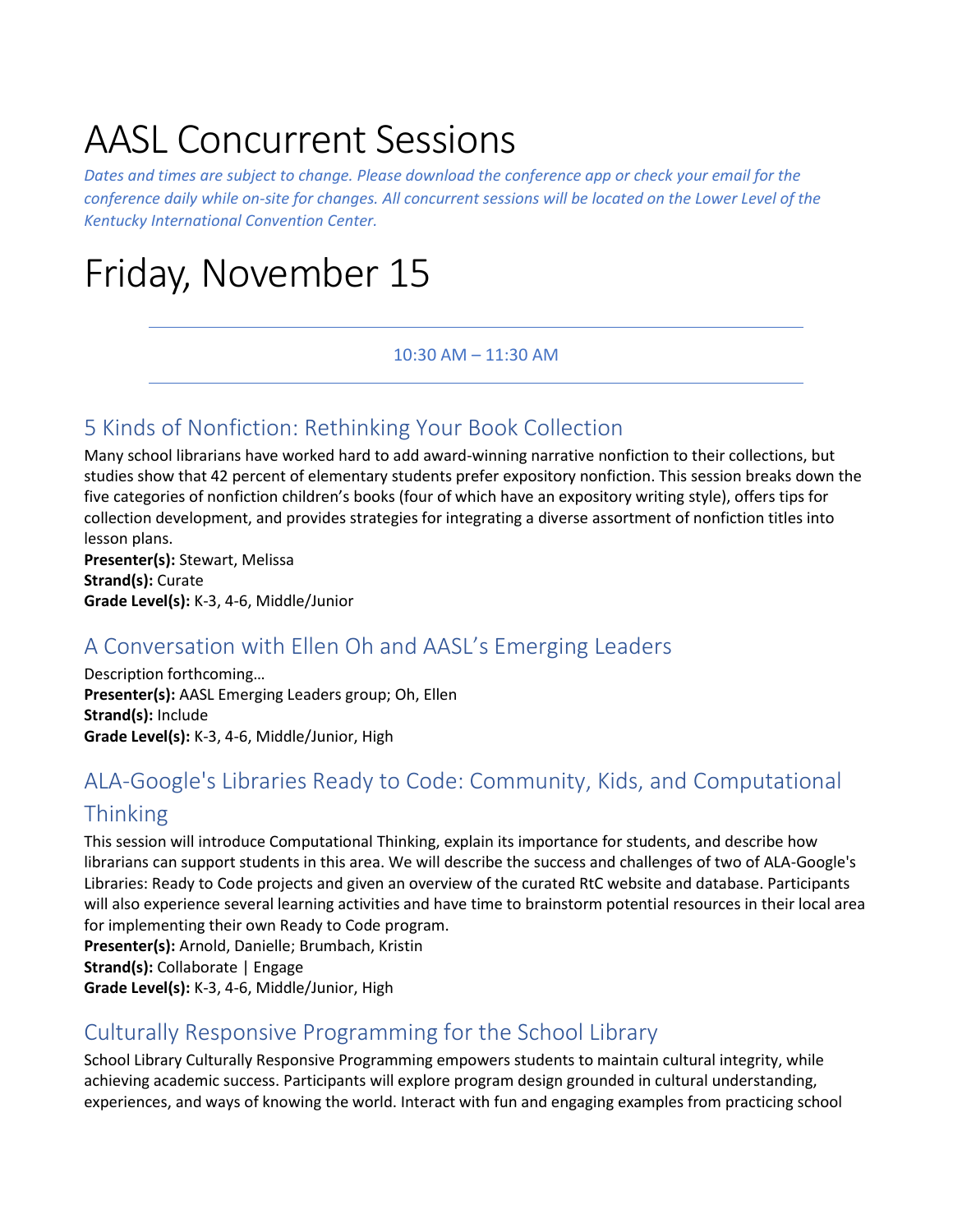librarians in the United States, Brazil, and Russia that take advantage of rich interdisciplinary partnerships and technology-enabled partnerships with music, art, and theater. **Presenter(s):** Johnston, Melissa; Santos Green, Lucy **Strand(s):** Include | Engage **Grade Level:** K-3, 4-6, Middle/Junior, High

# Design Thinking Your Library's Future

How might we empower students to boldly and optimistically create positive change in the world? This handson workshop will teach the basics of design thinking, an empathy-driven approach to problem solving that begins with an innovative mindset. Participants will learn how to leverage design thinking to create meaningful project-based experiences that promote critical thinking and the abilities to: embrace ambiguity, learn from failure, and work collaboratively. Become a disruptive librarian! **Presenter(s):** McCubbins, Sharon; Whiting, Jacquelyn **Strand(s):** Explore | Inquire **Grade Level:** 4-6, Middle/Junior, High

# Do The Bot-- Librarians Using Robots to Impact Learning

You have robots in the library, now what? Within our makerspaces, robots provide opportunities for learners to tinker and make. What if they can be used to impact learning in ways that provide curricular relevance? Join three librarians as they demonstrate how various robots- Edison, Bee-bot, Dash and Sphero, can be used to enhance math, science and ELA in grades K-6. Attendees gain tips and lesson ideas and will enjoy hands-on experience in coding and uploading their own programs to the robots.

**Presenter(s):** Auzenne, Archon; Glover, Lee; Miller, Gloria **Strand(s):** Explore | Inquire

**Grade Level:** K-3, 4-6

# Explore Your Professional Practice through National Board Certification

If you've been thinking about attempting National Board Certification in Library Media, this session is for you! Not only will LeeAnna and Margaret, both NBCTs, provide an overview of the NB process, they will help you view it through the lens of the AASL National Standards. Learn how the NB process will help you EXPLORE your professional practices to become an even more effective practitioner. Through short hands-on activities, you will walk away with a plan to tackle one of four NB components.

**Presenter(s):** Mills, LeeAnna; Sullivan, Margaret **Strand(s):** Explore

**Grade Level:** K-3, 4-6, Middle/Junior, High

# From Research to Action: Kids and Google: What we learned and how to respond with our Shared Foundations

What really happens when the student researcher meets the Google result page? What factors influence their decision-making? Using an engaging research prompt, a simulated results list, and a think-aloud protocol, our research team examined how accurately students perceive information containers and how they make credibility judgments regarding the academic use of digital resources. We'll share results game-show-style and explore their influence on standards & practice in and beyond the library. **Presenter(s):** Elrod, Rachael; Valenza, Joyce

**Strand(s):** Inquire | Curate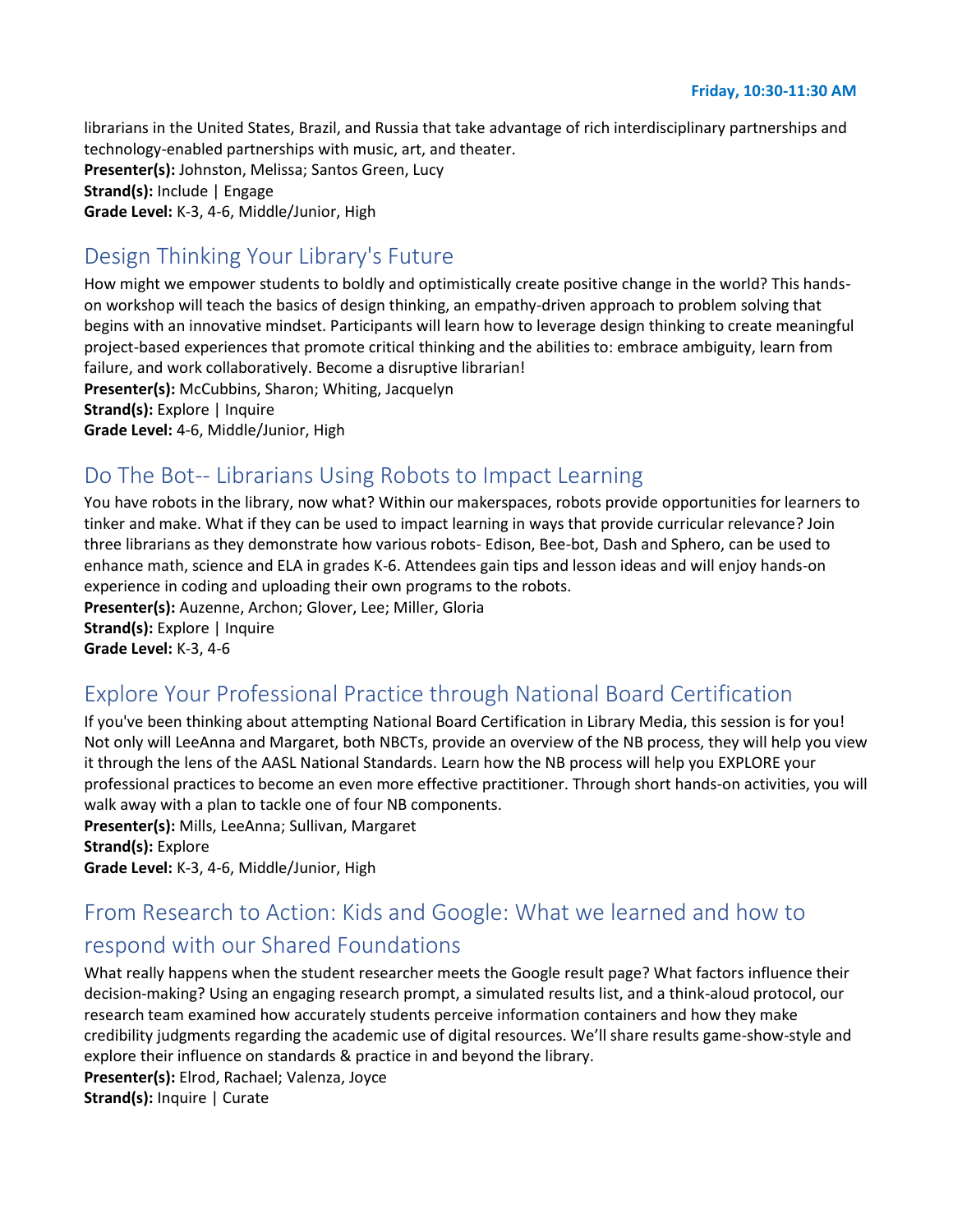#### Get Your Self(ie) Out There: Showcasing Your School Library Program

Let the world see how invaluable a school library can be for the school, as well as the community, and that a library involves more than just checking out books. We'll examine how to use social media, apps, and free website builders to your advantage to showcase your library, keep your students and parents informed, and advocate for community partnerships . It's important to showcase what you are doing in your library, but first you have to put your self(ie) out there!

**Presenter(s):** Foy, Laura; Jones, Amanda

**Strand(s):** Engage | Collaborate

**Grade Level:** K-3, 4-6, Middle/Junior, High

## High School Librarians as Community Collaborators

High School libraries are in a unique position to reflect on and connect services to the community: students, teachers, public libraries, religious organizations, local businesses, and more. AASL 2019 National School Library of the Year recipients will share how our six schools work to meet the needs of not only our individual communities but the district as a whole, bridging boundaries to create integrated learning. We will provide examples that are replicable--including how we implement a variety of communication styles to share our work- -and how we advocate for library budget and services at the district level, in each school, between buildings, and in the community to continue to explore areas of need and increase our support. We will share examples of collaborations across curricula from Physical Education through English and AP Seminar classes and how we curate a robust collection to meet the diverse needs of the students in our buildings and across the district- especially in the areas of College and Career Readiness.

**Presenter(s):** Alexander, Katie; Ferencz, Dawn; Hanrahan, Barry; Kic, Mike; Miklusak, Kim; Sylvester, Christie **Strand(s):** Collaborate

**Grade Level:** High

## Let This "Dynamic Duo" Answer Your Graphic Novel Questions

This session focuses on building a graphic novel collection in your library, as well as how teachers and students can use comics to enhance their classroom experiences. Using our backgrounds as a literacy coach, librarian and educators, we will discuss the value of graphic novels, the connections that can be made to standards, and the value graphic novels bring to a library collection. Participants will leave with ideas about how to improve their collections and increase student interest.

**Presenter(s):** Greenwell, Mitch; Jones, Tim **Strand(s):** Engage | Inquire **Grade Level:** High

#### Level Up! Using Gamification in Your School Library

Gamify your school library to increase student motivation through engagement. Gamification will take your library to the next level. **Presenter(s):** Northern, Sam **Strand(s):** Inquire | Collaborate **Grade Level:** K-3, 4-6, Middle/Junior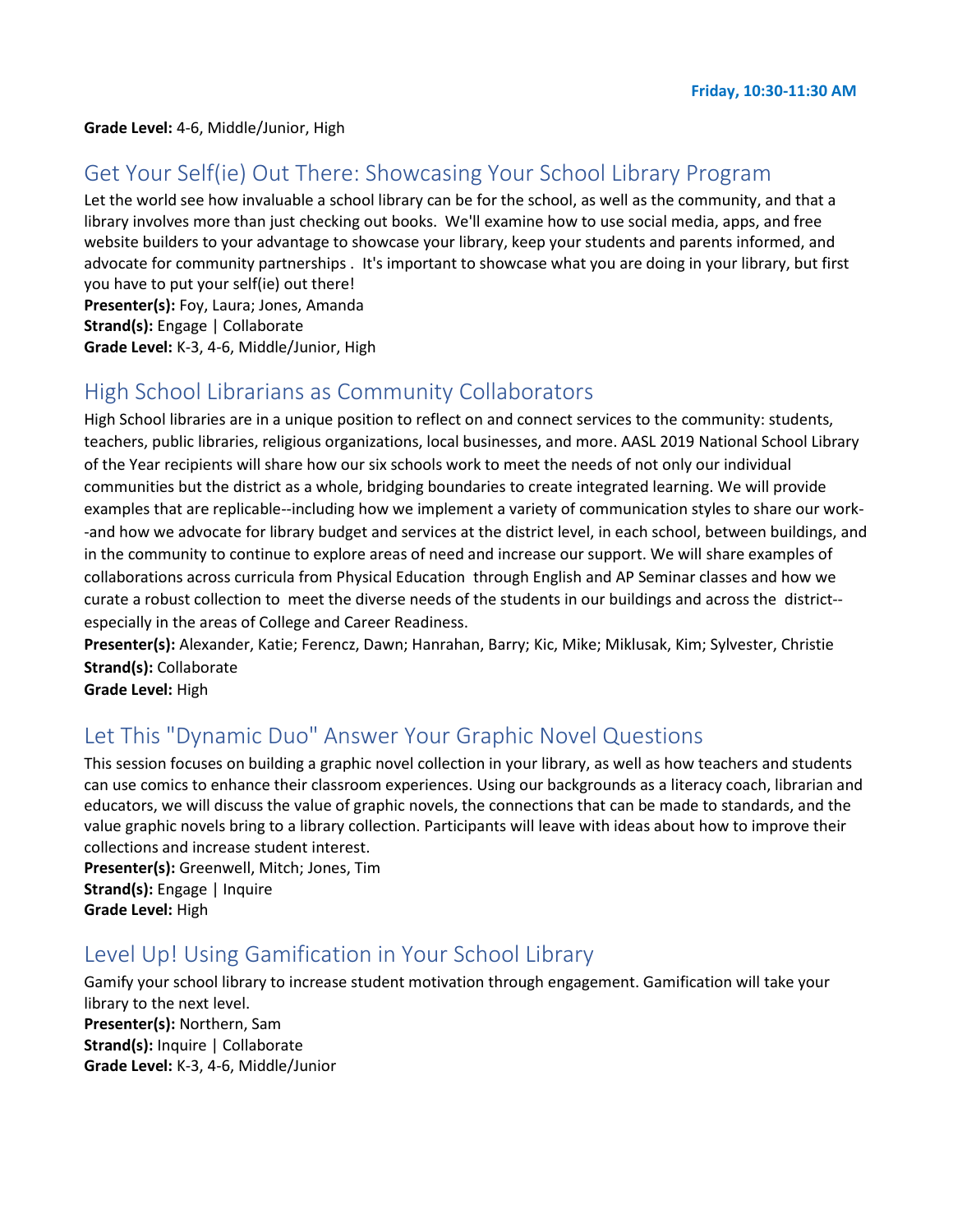# (Mis)representation of Deaf Characters in Young Adult Fiction

The conversation centered on the need for diverse library collections continues to grow. Unfortunately, there are still cultural groups that are being left out of the diversity discussion. One group is that of Deaf culture and the deaf characters that appear in young adult literature. A review of 20 young adult books featuring deaf characters will highlight some of the issues with representation of Deaf culture in current young adult fiction. **Presenter(s):** Gangwish, Kimberly

**Strand(s):** Include | Curate **Grade Level:** Middle/Junior, High

#### Picture Books and Problem Solving: the coding connection

Can picture books teach coding concepts? Absolutely! In this session, we will take a look at multiple picture books that provide a segue into coding. Participants will explore hands-on unplugged coding for beginners (students AND teachers). Sequencing, stacks and queues, conditionals and events are just a few coding concepts that can be introduced through picture books. After introducing young coders to basic coding concepts, extend their coding knowledge with CodeSpark Academy and The Foos! **Presenter(s):** Cooksey, Ashley

**Strand(s):** Explore **Grade Level:** K-3

#### Reading in Action

Current events have given voice to many teens inspiring reform and change. New York City school librarians are teaching and supporting activism, civil engagement, social responsibility, and helping students work towards new ideals to make their world a better place. This session will provide participants with the information and tools needed to immerse learners in contemporary social action topics and help design projects that will improve their school and/or local community.

**Presenter(s):** Ehlers, Jillian; Laverde, Arlene **Strand(s):** Inquire | Explore **Grade Level:** Middle/Junior, High

## Research Into Practice: Leadership and Collaboration

#### An Investigation into the Leadership Behaviors of School Librarians

Pam Harland will present her research: a multiple case study of the behaviors demonstrated by high school librarian leaders. She will share the behaviors demonstrated by several school librarian leaders in practice as well as the literature used as background and the methodology used to gather and analyze the data. Attendees will be invited to inquire into your own leadership behaviors throughout the session.

#### What Makes Teacher and Librarian Collaboration Successful? An Action Research Casebook

This session presents three action research case studies on teacher and librarian collaboration. The cases include an elementary school where the librarian worked with teachers to change the culture of collaboration, a MS where a pre-service librarian worked with a content-area teacher to cooperate on a lesson plan, and a HS library where the librarian worked with the ELL teacher to collaborate on improvements for students **Presenter(s):** Harland, Pam; Kammer, Jenna **Strand(s):** Inquire | Collaborate

**Grade Level(s):** K-3, 4-6, Middle/Junior, High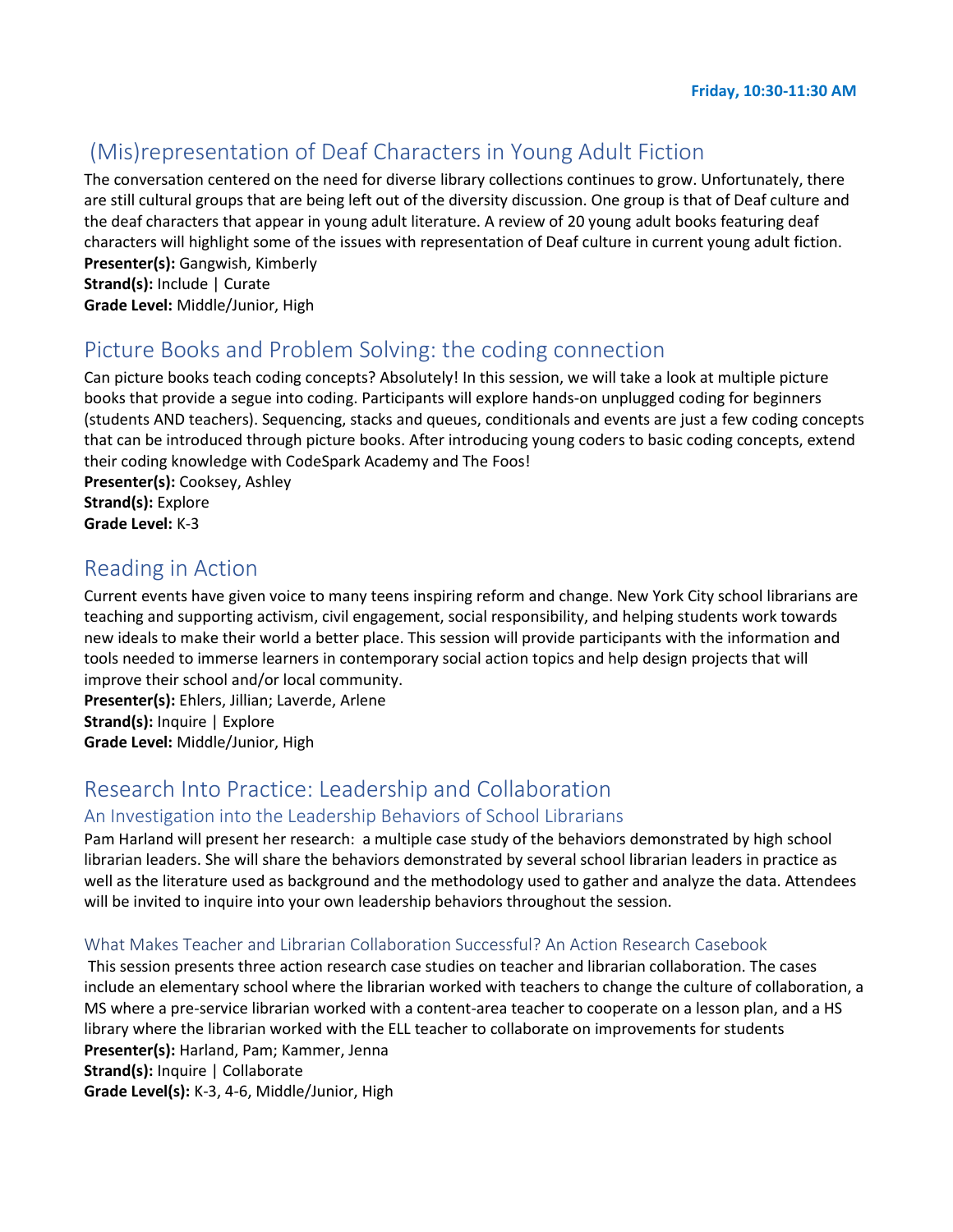# Taking Our Case to Decision Makers: Effective State- and District-Level

#### Advocacy

In this panel session moderated by Deb Levitov, attendees will learn about state and district level advocacy efforts in Arizona (Judi Moreillon), Michigan (Kathy Lester), New Jersey (Pat Tumulty), and Washington State (Christie Kaaland). Attendees will learn about the importance of building relationships with stakeholders to successfully advocate for equitable access to effective school libraries and will leave with ideas and tools to advocate in their own states, districts, and communities.

**Presenter(s):** Kaaland, Christie; Lester, Kathy; Levitov, Deb; Moreillon, Judi; Tumulty, Patricia **Strand(s):** Explore | Collaborate

**Grade Level:** K-3, 4-6, Middle/Junior, High

# Friday, November 15

#### 11:40 AM – 12:40 PM

#### 100+ Ways to Market YOU & Your Media Center

What makes US and our Media Centers exceptional and future ready? Join us as we introduce you to over 100 innovative ideas to market and make your Library Media Center extraordinary. We will provide you with creative ideas for marketing your reading programs, transforming your reading spaces and MakerSpaces, motivating your teachers, funding your projects, transforming your Media Center into a digital hub and more. You will leave with ideas that can be implemented immediately and goodies too!

**Presenter(s):** Carter, Ginger; Connell, William **Strand(s):** Engage | Include **Grade Level(s):** K-3, 4-6, Middle/Junior, High

#### Breaking Stigmas & Stereotypes with the Human Library Project

From a very young age, many of us encounter the saying "Don't judge a book by it's cover." Yet in our modern world of beautiful Instagram profiles and influensters, we judge not only books, but others. The idea of The Human Library originates from Copenhagen, Denmark, where the founders created this movement to give a voice to groups that were over stigmatized. This session will demonstrate how librarians can initiate this learner-led project within a school community.

**Presenter(s):** Bennett, Dalton; Lawler, Andrea

**Strand(s):** Include | Inquire

**Grade Level(s):** 4-6, Middle/Junior, High

#### Co-Teaching: Collaboration and Engagement for Learners

How do we encourage collaboration and engagement among our elementary school learners? We, as School Librarians, must co-teach! But, where do we start? This session will explain the concept of co-teaching and provide insight into the various co-teaching models. A suggested outline is provided for how to implement co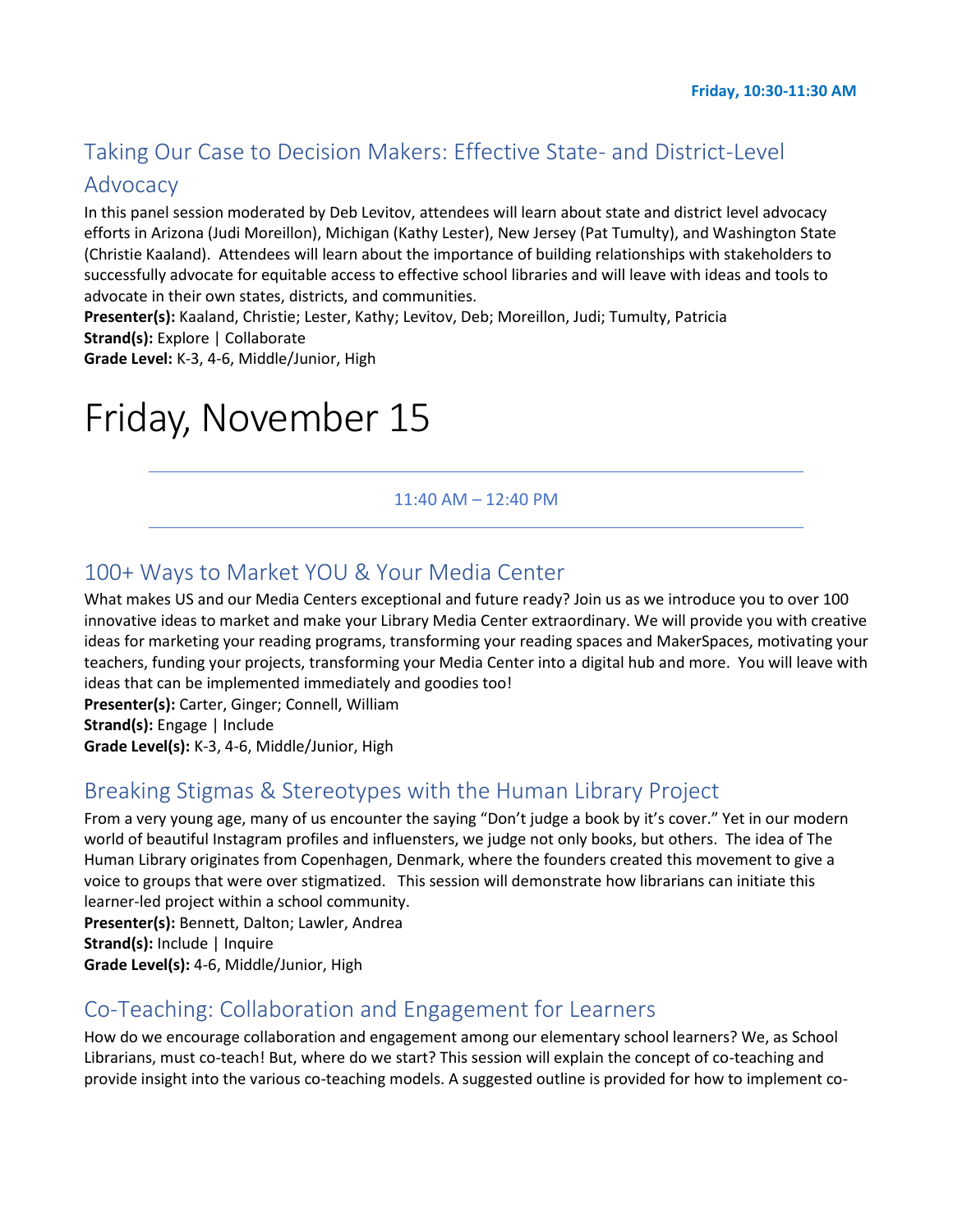teaching, including planning, preparation, and assessment. Lesson examples demonstrate the effective practice of co-teaching in promoting learner collaboration and engagement. **Presenter(s):** Hoffman, Christine **Strand(s):** Collaborate | Engage **Grade Level(s):** K-3, 4-6

#### Detecting Propaganda, Defeating Emotional Manipulation

Students are constantly exposed to propaganda shared on social media. They struggle to differentiate real reports from media designed to manipulate them. Using a Newseum Education designed technique, discover ways to help students spot the techniques of manipulation, dissect everyday examples of propaganda, and understand the need to find reliable sources of information. Leave with media literacy resources and classroomready techniques.

**Presenter(s):** Pearson, Barbara **Strand(s):** Explore | Engage **Grade Level(s):** Middle/Junior, High

## Engaging Students with Inquiry Using Primary Sources

When we collaborate with teachers to offer inquiry experiences for students, they are most engaged when asking their own questions, then pursuing the answers. One way to do this is by piquing interest in a topic using primary sources in a variety of formats. This session offers practical ways to integrate primary sources as a tool to guide students toward asking questions then seeking answers. We will connect this method to various inquiry models and the AASL National School Library Standards.

**Presenter(s):** Newland, Rebecca **Strand(s):** Inquire | Explore **Grade Level(s):** Middle/Junior, High

## Fighting Fake News with Visual Literacy

As librarians, we can help students develop the skills they need to separate memes and doctored images from news and factual information. In this session, get tips to incorporate visual literacy skills to combat fake news through examination of memes, editorial cartoons, tables & graphics, advertisements, and news photography. Participants will leave with resources to collaborate with teachers to embed visual literacy into the curriculum. **Presenter(s):** Dawkins, April; Wine, Lois

**Strand(s):** Engage **Grade Level(s):** K-3, 4-6, Middle/Junior, High

# From Immigration to Sexuality and Beyond: "Include" Graphic Novels to "Explore" Social Justice Issues

This session will present an overview of graphic novel titles dealing with critical social justice issues in different curriculum areas like Science and History and align titles with the AASL National School Library Standards for Learners, School Librarian, and School Libraries and the Common Core Standards. A variety of useful resources and instructional strategies will be provided. Participants will collaborate and share ideas on how to use the graphic novels with their students.

**Presenter(s):** Garrison, Kasey; Gavigan, Karen **Strand(s):** Include | Explore **Grade Level(s):** Middle/Junior, High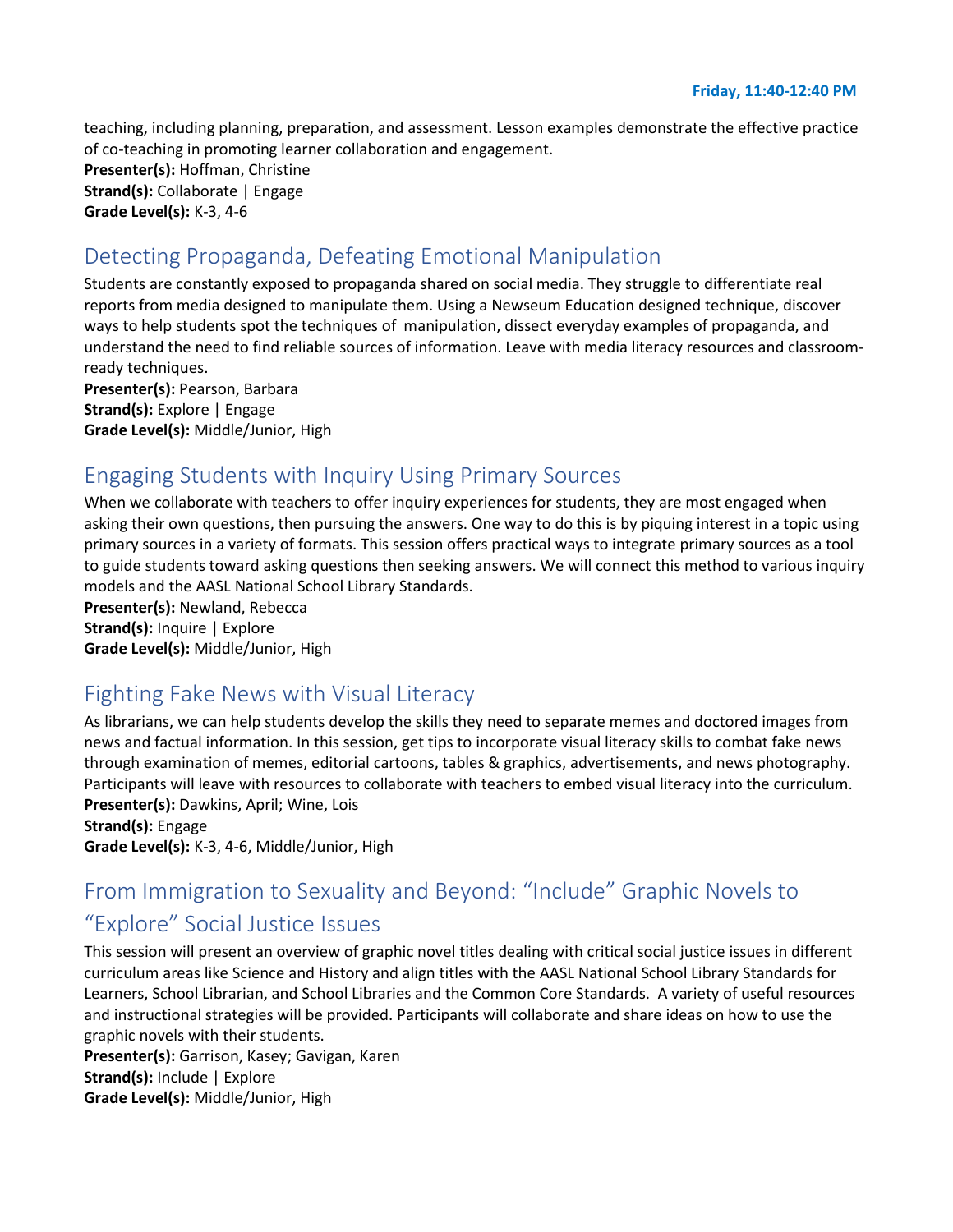## Increasing Student Voice: The Good, The Bad, and What Is My Role?

Why is it important to increase student voice? What is my role as a librarian in relation to raising student voice in their educational experiences? We will look at these questions further as well as intentional steps taken to gain teachers' trust, encourage students' creativity, risk-taking, and high quality work, and to continually improve. Results of our school's experiences will be shared through student projects, video and survey feedback. Resources will be provided.

**Presenter(s):** Clayton, Donald; Genry, Tami **Strand(s):** Explore | Engage **Grade Level(s):** Middle/Junior, High

#### Leading Learners To Become Readers and Writers

Reading, writing, listening, thinking, and speaking – all of these literacies prepare learners to be great readers and writers. Authors on this panel will show attendees the power of the pen to entice the eye for the reader to encourage an enthusiasm for reading and the joy of writing. The skill is in the detail.

**Presenter(s):** Craig, LaTascha; Herzog, Brad; Montgomery, Heather L.; Pallotta, Jerry; Smith, Roland **Strand(s):** Engage

**Grade Level(s):** K-3, 4-6

#### Nonfiction Books Learners Will Yearn For

Learners love a good story, and they love them even more when they are true. Today's nonfiction books are more than just facts and figures; they're page turners that lead the reader to a greater understanding of their world, and the appreciation that truth is stranger than fiction. Authors on this panel will share their books, their research, and what makes a great nonfiction read.

**Presenter(s):** Jaeger, Paige; Lowery, Mike; Newman, Patricia **Strand(s):** Engage **Grade Level(s):** K-3, 4-6

## Primary Sources as a Foundation for Inquiry-Based Learning

Learn and apply strategies to place historic maps, cartoons, letters, photographs, and more from the Library of Congress at the center of inquiry-based learning. Use these free primary sources to stimulate observations, inferences, and questions, deepening critical thinking skills and content knowledge across disciplines. Access free tools and primary sources from the Library of Congress website and explore strategies for using primary sources to collaborate with classroom teachers.

**Presenter(s):** Lederle, Cheryl **Strand(s):** Inquire | Engage **Grade Level(s):** 4-6, Middle/Junior, High

# Research Into Practice: Deaf Characters and Culture and Diverse Books

#### Representation of Deaf Characters and Culture in Young Adult Fiction

Stories have power and this power means that how a culture is portrayed in literature impacts how young adults learn about not only themselves, but society as well. This is of primary importance for underrepresented groups such as the deaf. For the most part, school librarians are aware of the need for a diverse collection – but groups such as the deaf are still underrepresented or even unrecognized in selection criteria or policies. Deaf culture is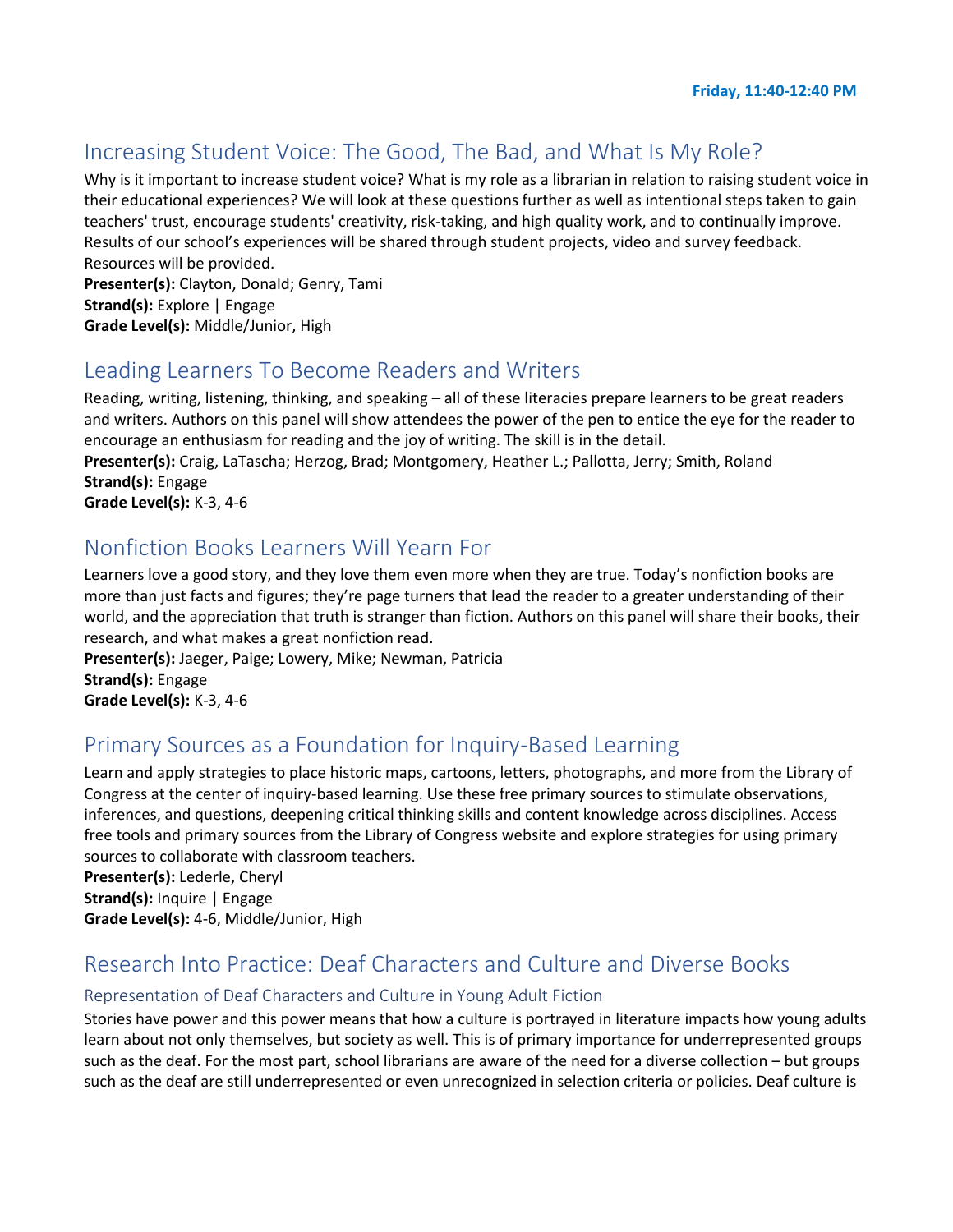#### **Friday, 11:40-12:40 PM**

found in few modern, young adult literary works. This makes access to Deaf culture in literature limited – and makes it even more important that the representation of Deaf culture in those young adult books be authentic.

#### Diverse Books for Young Children

Do you ever wonder what types of information and literature your students encountered prior to kindergarten? Do you question whether the literature you share with students in the primary grades exposes them to the full diversity and beauty of our world? In this highly interactive, discussion-based session, participants will examine the findings from a multi-state investigation of the resources shared in public library storytimes. As participants critically contemplate the extent to which young children have encountered representations of diversity, topics, text genres, and complex ideas in books, they will share their own approaches for finding and integrating materials and literature that reflect the identities of the students they serve while also introducing them to others with alternate perspectives, experiences, personalities, and characteristics. Participants will walk away with strategies to diversify their own school library collections and reading programs.

**Presenter(s):** Cahill, Maria; Gangwish, Kimberly

**Strand(s):** Include

**Grade Level(s):** K-3, Middle/Junior, High

# Supporting Teachers with the Workshop Model and Free Choice Reading

Are you a high school librarian who is trying to support your English teachers in the Readers Writers Workshop model? If so, this session is for you. Three high school librarians will share the ways they have supported their teachers and students in this model using collaborations, programming, grants, podcasting and opportunities. See how we have been pulled and stretched and have become better librarians because of it. Walk away with ideas for your own school library!

**Presenter(s):** Dickey, Shirley; Gladney-Lemon, Laura; Hutt, Mindy; Simms, Mary **Strand(s):** Collaborate | Engage **Grade Level(s):** High

## Teaching Media Literacy in a Post-Truth World

Studies show that once a person believes an untruth, it can be very hard to persuade that person otherwise. Meanwhile, social media algorithms and some methods of delivering fake news (e.g. memes, "deepfakes") pose special challenges. In such a climate where news literacy is declining, and news consumers are reluctant to consider information contrary to their held beliefs, how is a librarian to counter the rise of media illiteracy?This session attempts to tackle these questions and more.

**Presenter(s):** Jones, Tim; Trevey, Meggan **Strand(s):** Inquire | Explore **Grade Level(s):** 4-6, Middle/Junior, High

# Truth, Justice & the School Library Way: Integrating the AASL & Social Justice Standards for the Win!

This session will focus on integrating the AASL School Library Standards and the Teaching Tolerance Social Justice Standards in the school library. Participants will interact with activities designed to integrate in K-12 libraries and share best practices for working with both sets of standards. Participants will walk away with full lesson plans to utilize in the school library.

**Presenter(s):** Fitzgerald, Marianne; Mignardi, Donna; Sturge, Jennifer; Walker, Sandy **Strand(s):** Include | Curate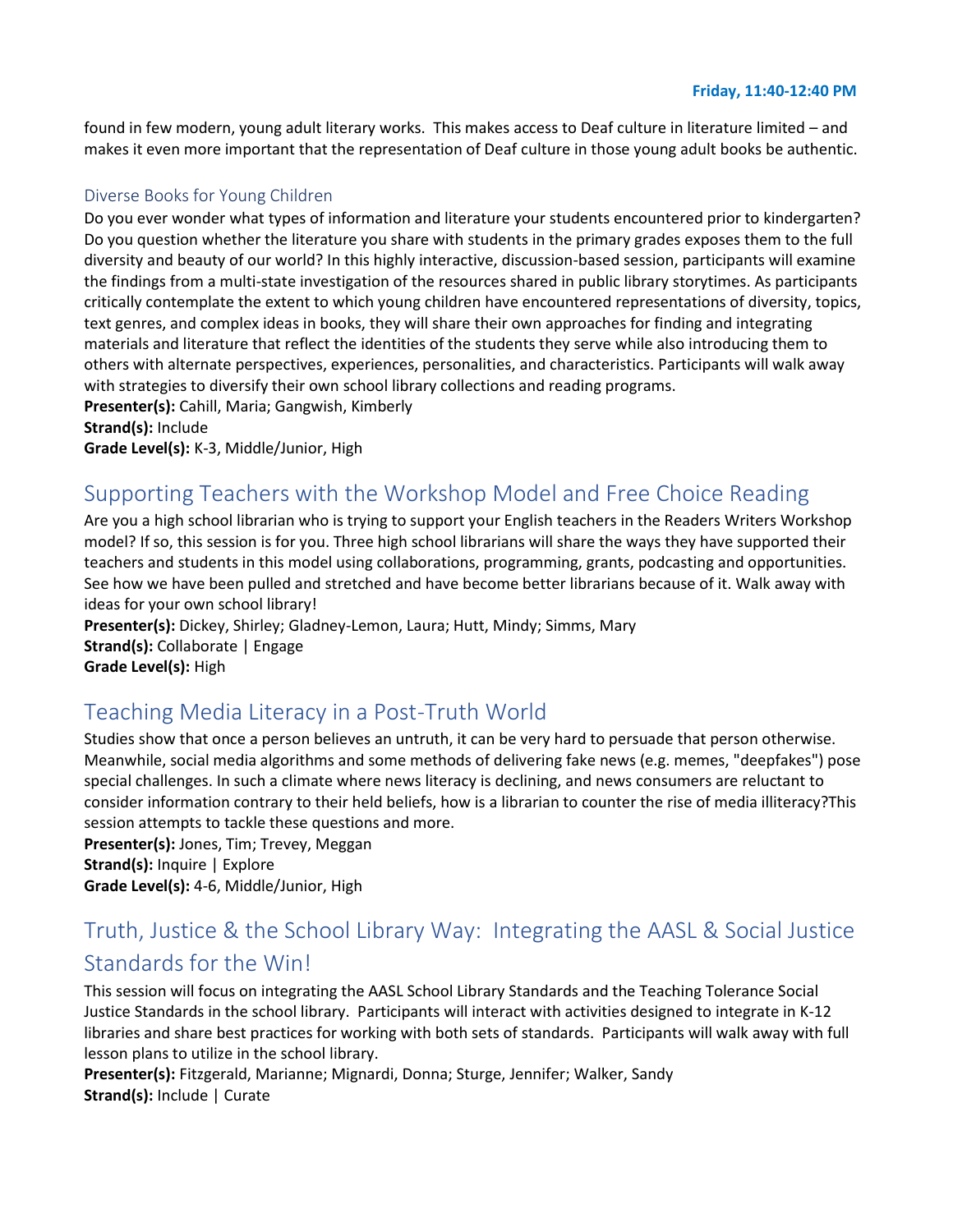#### **Grade Level(s):** K-3, 4-6, Middle/Junior, High

# Unique Approaches to Library Makerspaces: A Group of Author-Librarians Share their Insights

Makerspaces are known as locations for experimentation, collaboration, and innovation. They can also be known as learning centers for service, accessibility, and equality. Visit with a makerspace author panel including Diana Rendina, Gina Seymour, and Heather Moorefield-Lang. We'll discuss challenge-based learning, maker service projects and other exciting developments in the field of school library makerspaces and how they can engage your learners.

**Presenter(s):** Moorefield-Lang, Heather; Rendina, Diana; Seymour, Gina **Strand(s):** Explore | Inquire **Grade Level(s):** K-3, 4-6, Middle/Junior, High

#### WOKE Collections!: Implementing a Diversity Audit

GET WOKE! Creating and promoting diverse collections is essential—but where do you start? Join us for this hands-on session to learn the why and how of conducting a diversity audit, a critical survey of your collection to determine its level of diversity. STAY WOKE! You will leave armed with the knowledge and resources needed to begin. Get ready to be a leader in building an environment of inclusivity and respect in your own learning community.

**Presenter(s):** Autovino, Janah; Baller, Toni; Holihan, Tami; Lancto, Laurie; Read, Danielle; Wilson, Karen **Strand(s):** Include

**Grade Level(s):** K-3, 4-6, Middle/Junior, High

#### Yes, You Teach Reading, Too!: Using Your Skillset to Support Literacy Initiatives

Teaching reading doesn't just happen with in the classroom or through a reading coach. Librarians are more than the keeper of books, they are a literacy leader. This session will provide examples of building collaborative relationships with teachers and literacy coaches to support direct instruction in the classroom, how to incorporate independent reading in both print and digital resources, and being essential in building a literacy culture in your school.

**Presenter(s):** Ham, Stephanie; Littrell, Alyssa; Sharp, Connie **Strand(s): Collaborate | Inquire Grade Level(s):** K-3, 4-6, Middle/Junior, High

2:00 PM – 3:00 PM

# Adapted Library: Ideas and Strategies for Students on the Autism Spectrum and Non-Categorical Disabilities

1 in every 68 children in the United States has been diagnosed with autism. From non-verbal or low functioning to higher functioning or extreme sensory needs, every one of these children still has the need for literacy and the library. Adapted Library serves as a place for children to come and work on social skills, literacy skills, and sensory participation as well. Adapted library takes the best things are already doing and makes sure to include everyone in our school buildings.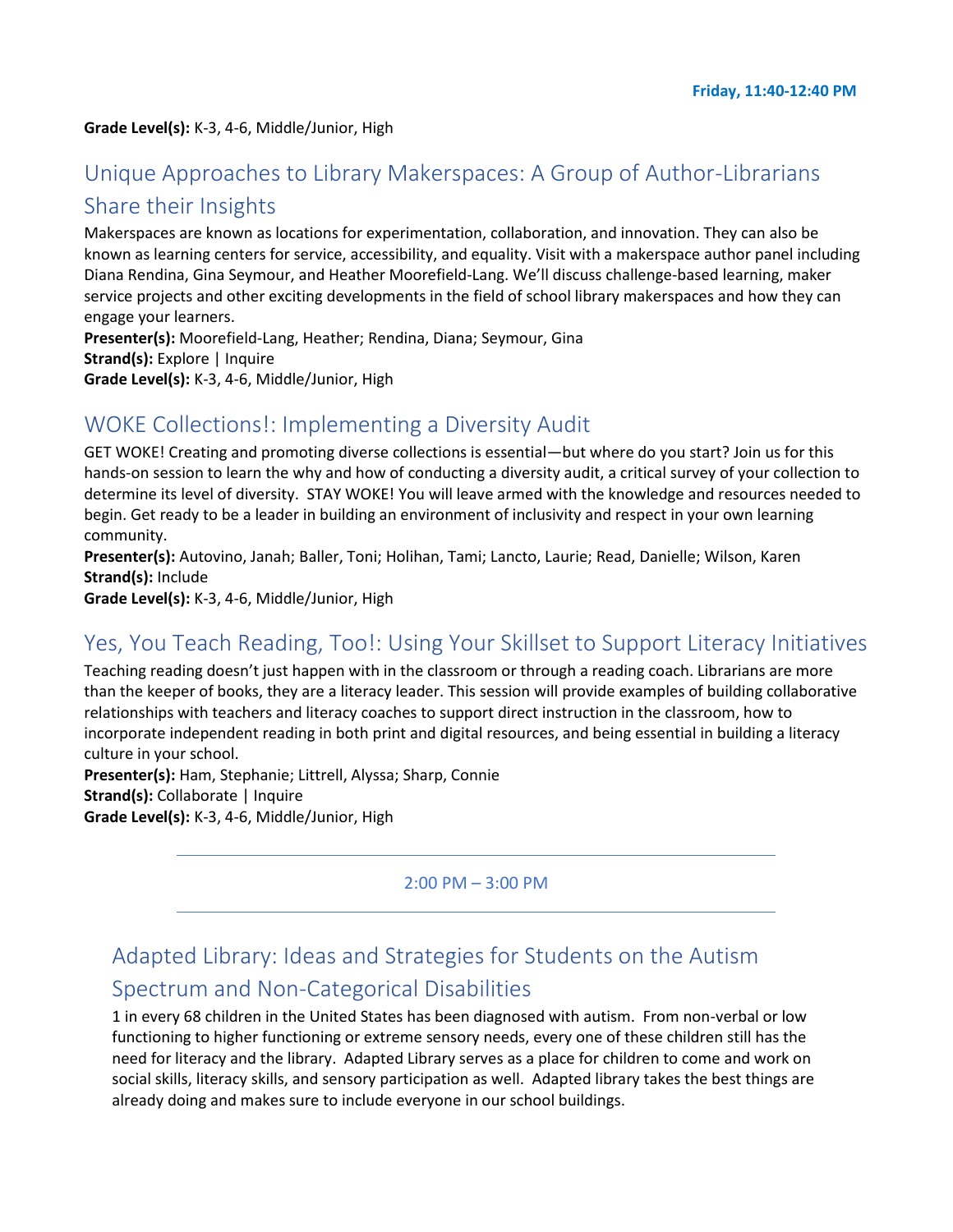**Presenter(s):** Baucum, Heather **Strand(s):** Include **Grade Level(s):** K-3, 4-6

# All The Things

Are you inspired by all the awesome things you see other school librarians doing? So are we. This past year, we decided to try them. All of them: a library services menu, our first custom breakout, digital curation, a 40-Book Challenge, Currently Reading signs, a makerspace-stocked vending machine, augmented reality knowledge products, the list goes on…. Discuss our takeaways from a year of trying all the things, and leave equipped with your own services menu. **Presenter(s):** Allen, James; Gilbert, Jennifer

**Strand(s):** Explore | Collaborate **Grade Level(s):** K-3, 4-6, Middle/Junior, High

# Collaborate to Invigorate Your Library Program

Thinking you'd like to invigorate your library program with a collaborative, project-based learning initiative that is grounded in the new AASL Standards, but you're not sure where to begin? Wondering where you will find the time and resources to make it all happen? This session will provide details of how the teachers at Henry Barnard Laboratory School collaborate to create project-based learning initiatives that incorporate the AASL standards. Get inspired, make a plan, start collaborating! **Presenter(s):** Nagib, Holly **Strand(s):** Collaborate | Include **Grade Level(s):** K-3, 4-6

# Design Thinking: Developing a maker mindset in every student

How can we prepare our learners for a rapidly changing world where content knowledge is not nearly as important as the ability to learn, unlearn, and relearn? Students need opportunities to develop their creativity, to showcase their talents, and to be makers of new ideas and products. By incorporating the elements of design thinking into your library program, you can help learners prepare for an unknown future. Come learn about the steps you can use in your library to develop a maker mindset. **Presenter(s):** McCubbins, Sharon **Strand(s):** Inquire | Explore **Grade Level(s):** K-3, 4-6, Middle/Junior, High

# Fight the Fake! Teaching information literacy through media analysis

From InfoWars to OccupyDemocrats, biased media bombard us with fake news. Learn how to fight the fake, and leave with resources for your students. **Presenter(s):** Dawkins, April; Gnadinger, Noel; Wine, Lois **Strand(s):** Curate | Inquire **Grade Level(s):** Middle/Junior, High

# History Unfolded At Your Library: A Transformational Holocaust Learning Experience

A school librarian addresses the challenges of teaching today's learners about the Holocaust, demonstrating how to enrich instruction and library programing through History Unfolded: US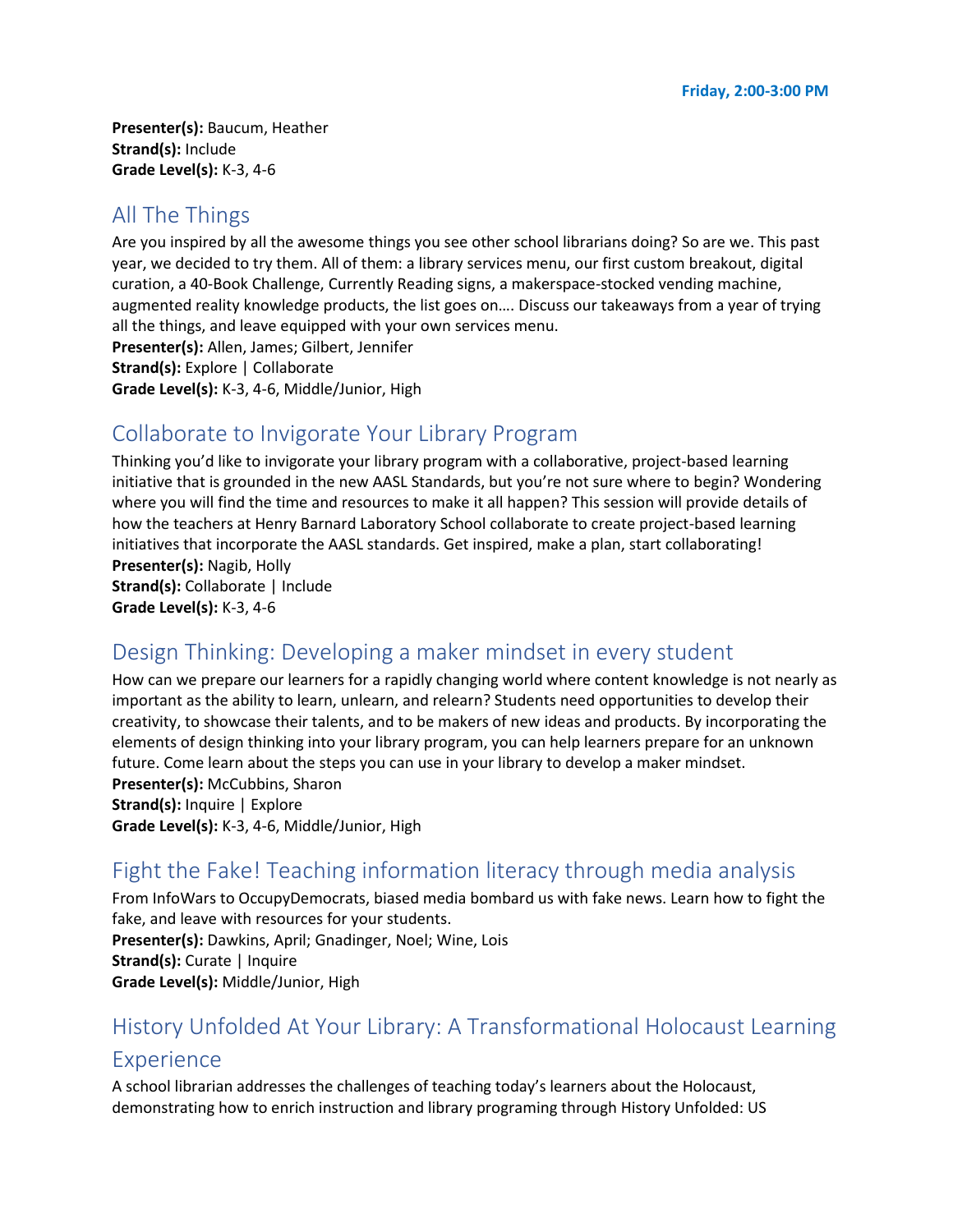Newspapers and the Holocaust. This US Holocaust Memorial Museum citizen history project promotes historical thinking and media literacy using primary sources. Students perform research in library collections and contribute new material to a growing Museum database of US newspapers which reported on the WWII era.

**Presenter(s):** Lincoln, Margaret **Strand(s):** Curate | Inquire **Grade Level(s):** High

# If You Build It, They Will Come - Constructing a 21st Century School Library Program from the Ground Up

What do you get when you add 1 new high school, 1 new school librarian, 6 library spaces, 4 Career Academies, 1 middle school program, and a 1:1 device initiative? The answer to many might be chaos and burn-out. But not for Frederick Douglass High School. Join me to discuss the challenges & celebrations of building and "visioning" a library from scratch, with invaluable support from the new National School Library Standards and Fayette County Public Schools Instructional leadership. **Presenter(s):** Reno, Kelli **Strand(s):** Collaborate | Include

**Grade Level(s):** Middle/Junior, High

# Include Everyone: Exploring Social Justice in the Library

How do you defend social justice in your library? Join AASL's first group of Social Justice Defender finalists (Social Media Superstars Recognition) in a session aimed at inquiry, collaboration and exploration. Come inquire about how these librarians led their school in social justice work. Collaborate with others to brainstorm how you can tackle social justice issues in your school. Explore how you can engage a larger group. Come ready to think, create and share.

**Presenter(s):** Long, Erika; Polos, Susan **Strand(s):** Include | Collaborate **Grade Level(s):** K-3, 4-6, Middle/Junior, High

# Is Your Makerspace Making a Difference?

We know that makerspace programming provides meaningful, engaging opportunities for learners, but how do we demonstrate that to our stakeholders? When assignments are open-ended and creative, and failure is encouraged as a means to problem solving, how can we evaluate learner success?These issues will be explored in depth in this presentation. Strategies for informal, on-going assessment activities will be shared, as well as ideas for a more formal evaluation of overall program effectiveness. **Presenter(s):** Gruer, Tammy; Sands, Lori

**Strand(s):** Explore | Inquire

**Grade Level(s):** K-3, 4-6, Middle/Junior, High

# Librarians Connect! Integrating the National School Library Standards with School Priorities Through an Inquiry-based Approach

In this session, participants will learn how to strategically connect the National School Library Standards to a school's or school district's targeted goals and instructional strategies. Participants will gain an overview of Guided Inquiry Design as a professional learning strategy and complete the first steps in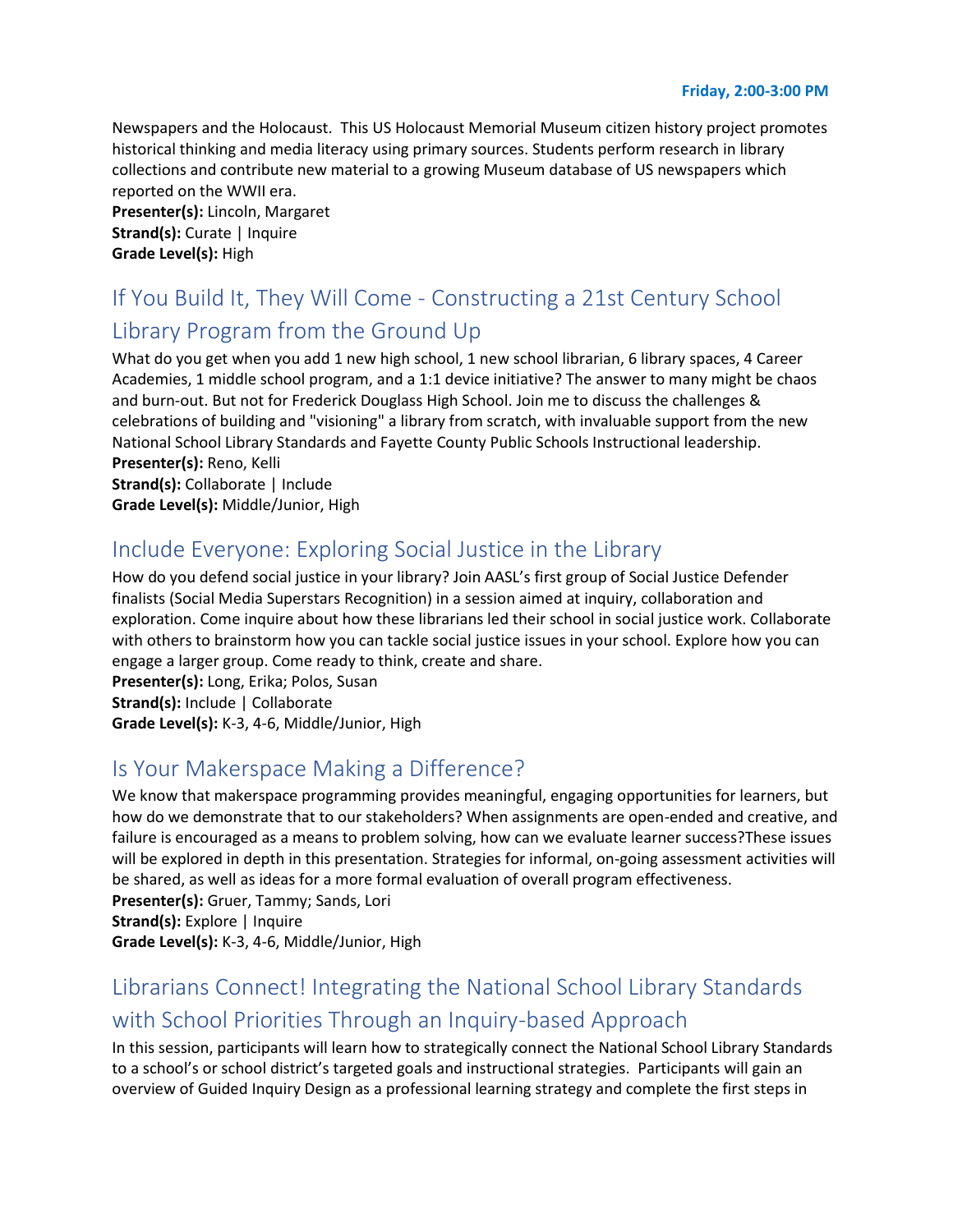planning their own engaging and effective process that develops high impact tools supporting alignment of the National School Library Standards with local instructional priorities. **Presenter(s):** Dando, Priscille; McLeod, Barbara; Sigle, Kim; Valentine, Kesha **Strand(s):** Inquire | Explore **Grade Level(s):** K-3, 4-6, Middle/Junior, High

# Making the Comic-Con Connection

If your goal is to build an inclusive school community and make new connections with diverse learners, hosting a mini comic-con may be for you. For us, collaborating across several districts to host a con is a way to build bridges to the one community high school and to connect potentially isolated learners to a community. Join us to learn how our con became a successful and highly-anticipated annual event and to leave with tools to build something similar for your school library.

**Presenter(s):** Siegert, Mariela; Sutton, Jennifer

**Strand(s):** Include | Collaborate

**Grade Level(s):** Middle/Junior, High

# Open Educational Resources and the Role of School Librarians

This session will present the findings from a recent national study—funded by the Institute of Museum and Library Services—that seeks to document school librarians' current OER curation practices. By exploring the ways that school librarians can elevate their roles as instructional leaders through OER curation, the session seeks to inspire thinking and practice around meeting the crucial need for more learner-centric instructional content in the schools in which they work.

**Presenter(s):** Jimes, Cynthia; Mardis, Marcia **Strand(s):** Curate **Grade Level(s):** K-3, 4-6, Middle/Junior, High

# Reimagining Library Spaces to Foster Design Thinking

As school librarians adapt to the new AASL library standards, the explore domain necessitates that we offer space for discovery and innovation. Implementing some of the standards takes creativity and ingenuity on the part of the librarian to make dated or traditional spaces still relevant to today's students. This session will cover how two librarians used limited funds to transform traditional spaces to foster design thinking in their students and project examples of design thinking activities. **Presenter(s):** Fears, Amy; Koch, Adele **Strand(s):** Explore | Inquire **Grade Level(s):** K-3, 4-6, Middle/Junior

# Research Up Close: Interact With Researchers and Research About the Six Shared Foundations

We have CURATED a selection of research posters representing the six shared foundations from the National Standards. Participants can EXPLORE research questions related to practice in an interactive and personalized format. Posters will demonstrate how researchers employ methods and use data to INQUIRE about best practices. Research will INCLUDE explorations of diversity, reading, science learning, and selection of library resources. Many studies feature COLLABORATION with practitioners and all model ENGAGING dissemination of findings with citations to related work. **Presenter(s):** Kimmel, Sue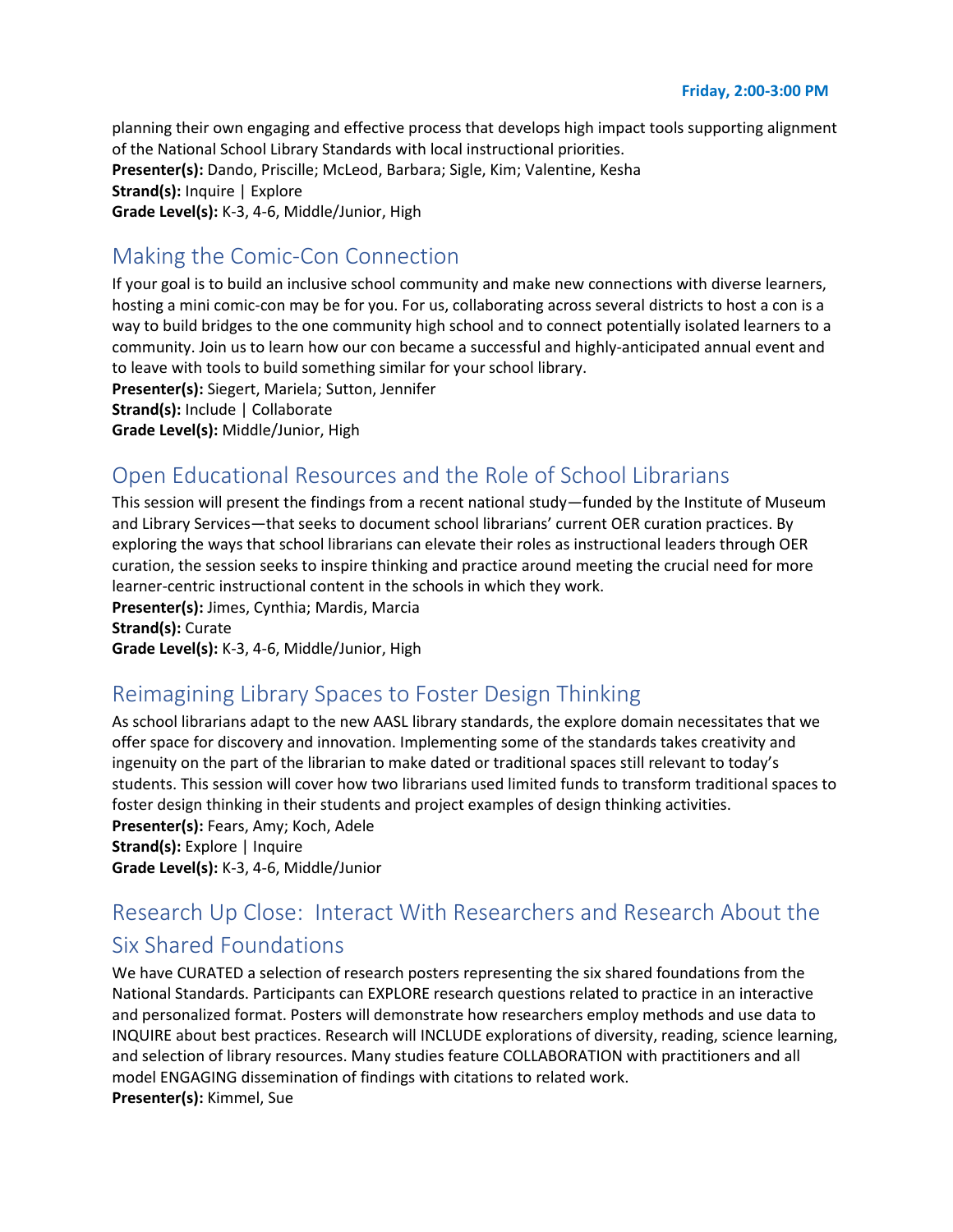**Strand(s):** Inquire **Grade Level(s):** K-3, 4-6, Middle/Junior, High

## Rollicking Read-Alouds

Meaningful and engaging texts allow school librarians and educators to use read-alouds to support lessons or themes for the classroom and school library. Authors on this panel will help attendees see how to utilize texts to demonstrate comprehension strategies, encourage discussion, and expand vocabulary among other benefits. Author panelists will empower attendees to create an engaging reading experience while fitting in higher level thinking skills, as well as the sheer enjoyment of reading. **Presenter(s):** Hecht, Tracey; Murray, Laura; Wenzel, Brendan; Giorgis, Cyndi (Moderator) **Strand(s):** Engage **Grade Level(s):** K-3, 4-6

# The Inquiring Librarian: Evidence-Based Practice in School Libraries

One of our most valuable tools for improving our school libraries is our own line of inquiry! While it is important to look to others for innovation, we must also ask our own questions and gather data about our programs and services. This session will focus on collecting and reviewing data to make decisions based on evidence from your own school library. We'll discuss different ways you can collect data and how to review the results to better serve your students, faculty, and communities.

**Presenter(s):** DiScala, Jeffrey; Miller, Kelly **Strand(s):** Inquire | Explore **Grade Level(s):** K-3, 4-6, Middle/Junior, High

4:30 PM – 5:30 PM

## Bookstagramming: Leveraging Instagram to Connect, Promote, and Reflect

Meet your teen patrons where they are—and extend your library beyond its four walls! Instagram more than just selfies and cute hashtags—allows you to reach countless teen patrons, well, instantly. Learn how to use this powerful tool to generate excitement among your teen patrons—and watch your library media program grow! Audience members will be able to see real-life examples of how we use Instagram to enhance our library program and walk away with ideas on how you can start your journey today!

**Presenter(s):** Bongiorno, Martha; Sansbury, Sarah **Strand(s):** Engage | Include **Grade Level(s):** 4-6, Middle/Junior, High

## Building Bridges Between Makerspace and Curriculum

Discover the influence of librarian/teacher partnerships in empowering 21st century learners. Transform your library into a learning commons by drawing clear connections between makerspace and required curriculum. Easy strategies to build librarian/teacher relationships will be shared and makerspace resources and experiences available to tinker with-come and join the fun! **Presenter(s):** Brown, Tamiko; Castillo, Tania; Simms, Mary; Zannier, Katrina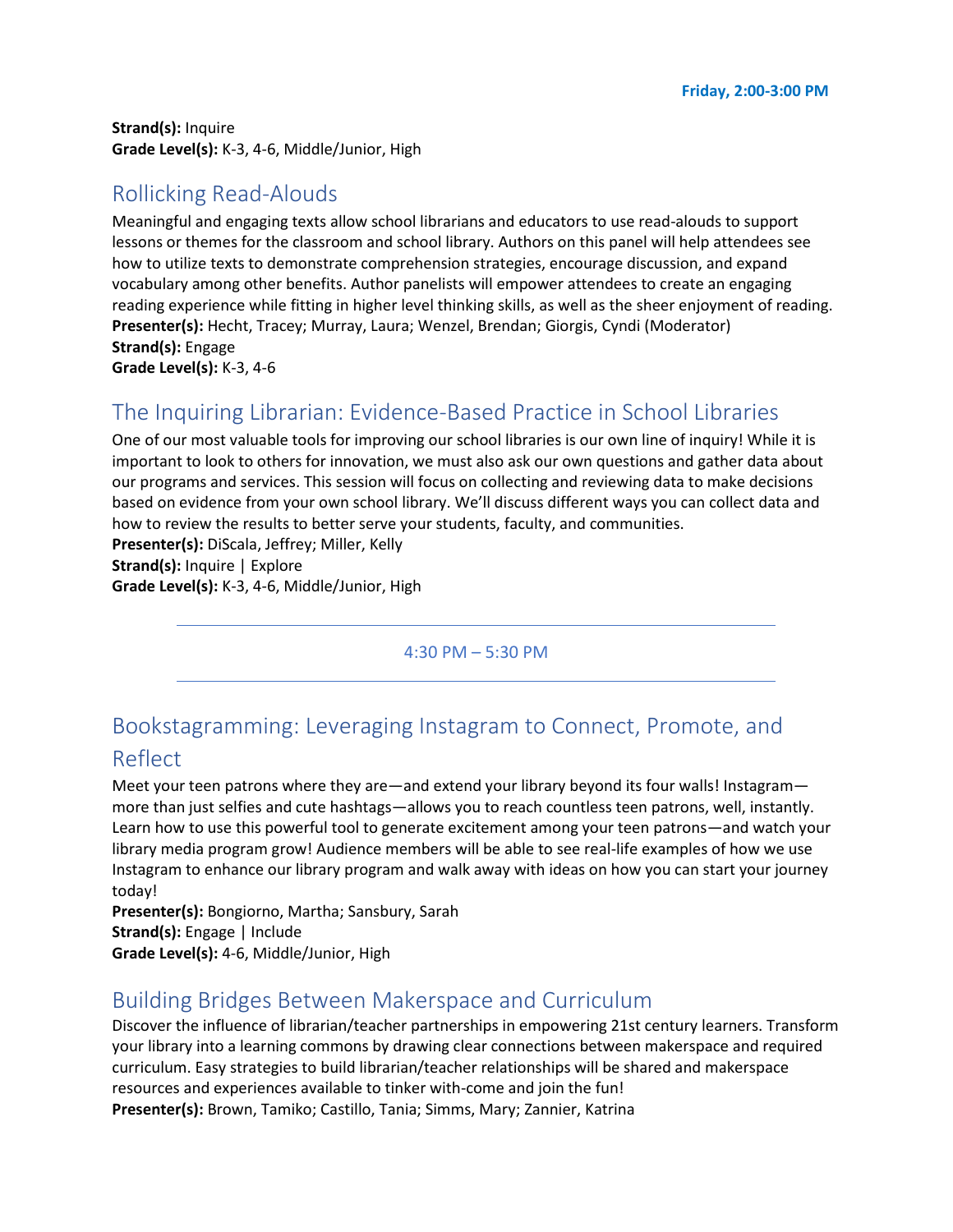**Strand(s):** Explore | Collaborate **Grade Level(s):** K-3, 4-6, Middle/Junior, High

# Conjectures, Research Practitioner Partnerships, and Design-Based Research: What's on the Horizon for School Library Researchers?

School library researchers are invited to this conversation with CLASS (Causality: School Libraries and Student Success) researchers about using design-based, iterative research methods and results to engage practitioners and researchers in transferring research to practice through mutually beneficial partnerships. We will share findings from a mixed research synthesis that identified promising practices from causal educational research that can be implemented by school librarians. Presenters will model mapping approaches that conceptualize how to apply these research findings to school library context. Participants will also have the opportunity to create additional maps.

**Presenter(s):** Colson, Lenese; Kimmel, Sue; Mardis, Marcia; Schultz-Jones, Barbara; Wine, Lois **Strand(s):** Inquire | Include

**Grade Level(s):** K-3, 4-6, Middle/Junior, High

#### Engagement & Messaging with Adobe Spark

With its dynamic, web-based platform Adobe Spark provides librarians an intuitive tool for promoting their library programs, while also engaging patrons in ethical means of content creation. This session will provide participants an introduction to Adobe Spark, its embedded tools that help support respect for intellectual property, examples of Spark products that can be both models and communication tools, and time to explore Adobe Spark creations & lesson ideas for themselves.

**Presenter(s):** Reno, Kelli **Strand(s):** Engage | Collaborate

**Grade Level(s):** K-3, 4-6, Middle/Junior, High

## Equity: Moving Beyond Intention to Inclusive Practice

To truly serve our students, equity must be woven into our library practice. What does this look like? Come explore inclusive library practices--drawing on the INCLUDE Shared Foundation--to build equitable school library collections, instruction, and spaces. Student voice will be centered as the core concept of inclusivity requires both honoring and amplifying student voice. The #libfive--a student/librarian partnership that created PD on building inclusive libraries--will be featured.

**Presenter(s):** Stivers, Julie **Strand(s):** Include **Grade Level(s):** K-3, 4-6, Middle/Junior, High

# Growing Lifelong Learners: Making Local and Global Connections @ Your Library

Learn how to harness the power of the AASL National School Library Standards to forge a global outreach network and dynamic community connections beyond the walls of your library. Current library practitioners will share best practices for creating projects that allow students to "think, create, grow and share" on a local and global level.

**Presenter(s):** Calemmo, Margaux; Luna, Rose

**Strand(s):** Include | Collaborate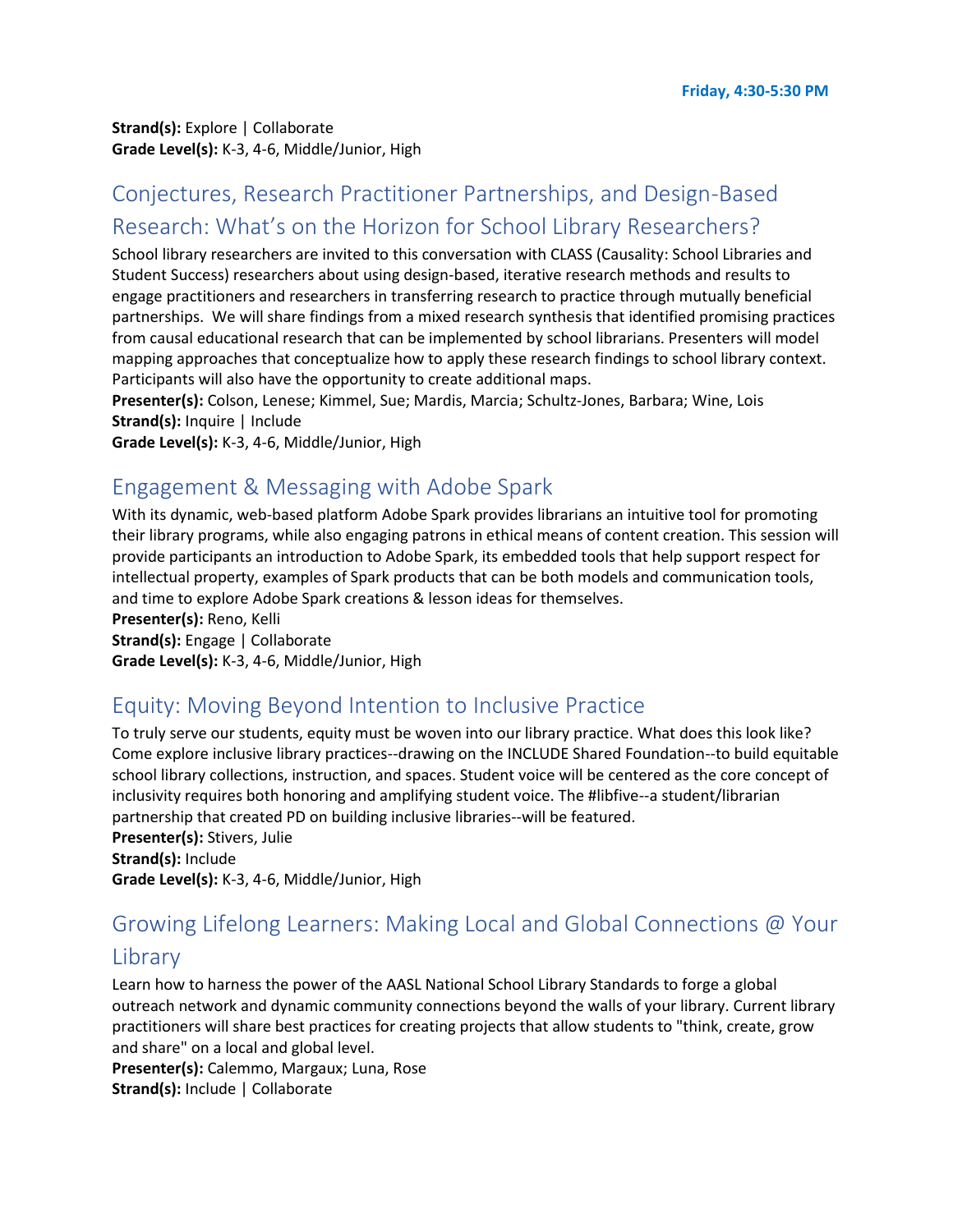#### **Grade Level(s):** K-3, 4-6, Middle/Junior, High

#### Implementing the AASL Standards in Virginia

After receiving a grant to provide Standards books and a day-long workshop to librarians, we provided support to the librarians through an online professional learning community throughout the year and collected data about their implementation process. The session will focus on a description of the professional development provided, findings from our research, and implications for standards implementation across the country. Participants will have time to create an implementation plan. **Presenter(s):** Church, Audrey; Collins, Karla; Harvey, Carl; Spisak, Jen **Strand(s):** Collaborate | Inquire

**Grade Level(s):** K-3, 4-6, Middle/Junior, High

# Inquiry, Digital Literacies and the MakerSpace: How to Flip Traditional Research to embrace the new AASL Standards

Are you interested in flipping traditional research projects to incorporate many of the new AASL standards? This workshop offers practical implementation techniques and lessons learned to revamp traditional research projects to embrace an inquiry mindset, incorporate digital literacies, and leverage the library maker space. After learning about a variety of inquiry units at Princeton Day School, participants will leave the workshop with a plan to implement their own inquiry projects. **Presenter(s):** Goeke, Sheila **Strand(s):** Inquire | Explore **Grade Level(s):** K-3, 4-6, Middle/Junior, High

#### Leading Learners To Become Readers and Writers

Reading, writing, listening, thinking, and speaking – all of these literacies prepare learners to be great readers and writers. Authors on this panel will show attendees the power of the pen to entice the eye for the reader to encourage an enthusiasm for reading and the joy of writing. The skill is in the detail. **Presenter(s):** Craig, LaTascha; Herzog, Brad; Montgomery, Heather L.; Pallotta, Jerry; Smith, Roland; Carroll, Kathy (Moderator)

**Strand(s):** Engage **Grade Level(s):** K-3, 4-6

#### Ready, Set, Research!

Even the youngest learners can create new knowledge through inquiry and collaborative research. Inspire curiosity and prompt questioning with primary source analysis and visual thinking strategies. Explore music, movement, and play to promote student inquiry and reflection and meet the needs of diverse learners. Experience interactive tools to organize information, engage in chants, songs, and movement to spark interest, and explore projects that demonstrate learning and encourage reflection. **Presenter(s):** Bowdoin, Susan; Gaussoin, Terri **Strand(s):** Inquire | Curate **Grade Level(s):** K-3

#### School Librarians can (and should) be Valued Instructional Leaders!

In this session, participants will explore recent research conducted to examine K-12 school administrators' instructional leadership expectations for the school librarian and strategies for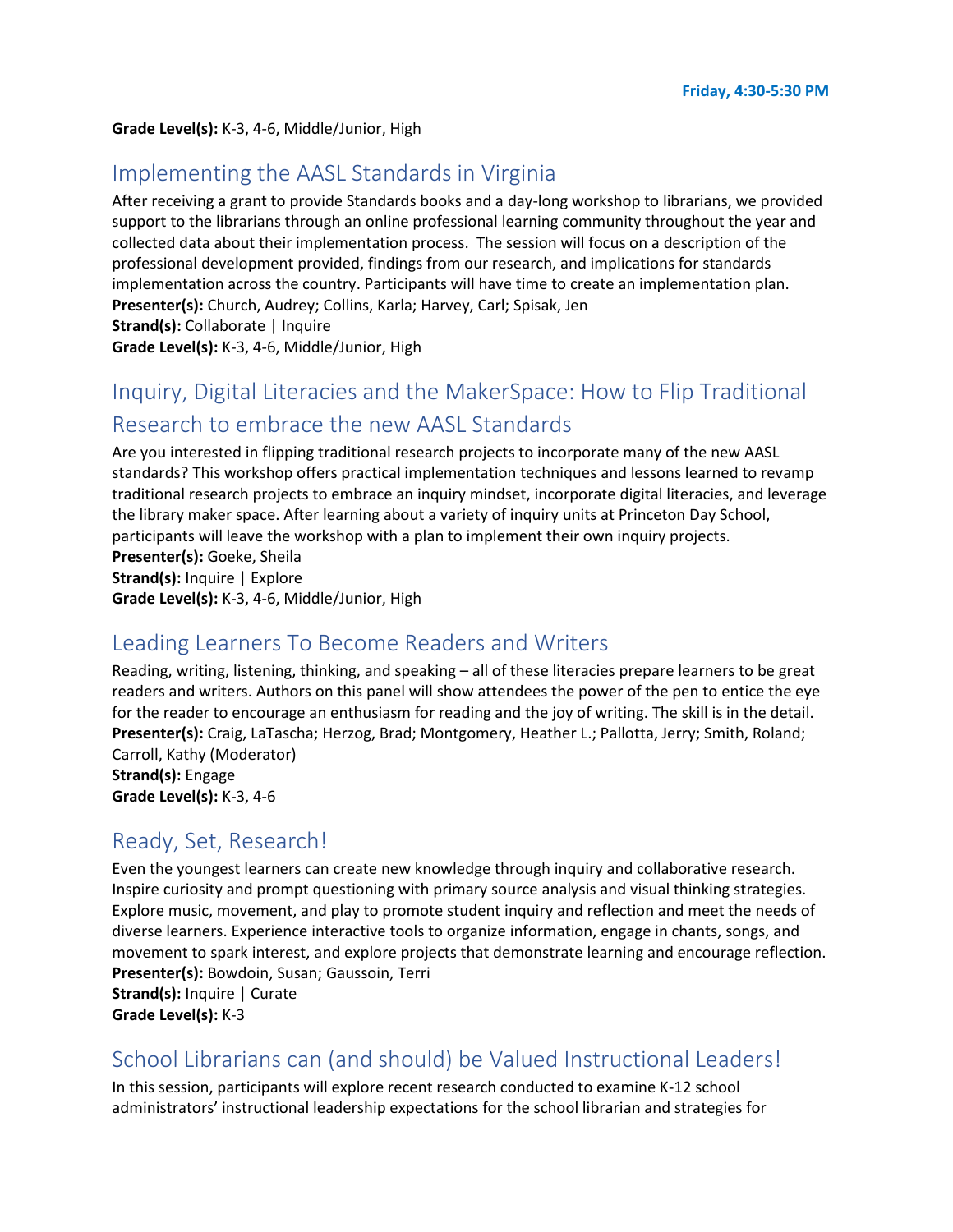overcoming barriers to effectively serving their administrators and colleagues as instructional leaders primarily through the provision of professional learning in the form of collaborative partnerships. **Presenter(s):** Lewis, Melanie

**Strand(s):** Collaborate **Grade Level(s):** K-3, 4-6, Middle/Junior, High

# Social Activism and Research in the Library

Join us on a journey of developing socially responsible global citizens! Discover an authentic learning unit where learners work collaboratively to promote awareness about global human rights. Students uncover world issues they are passionate about, develop research questions, participate in digitally responsible research and create a community wide movement to highlight their findings. This project showcases teacher/librarian collaboration and the shared foundations of Inquiry and Collaboration **Presenter(s):** Ciofolo, Christine; Friedman, Caryn; Reale Benitez, Raquel **Strand(s):** Inquire | Collaborate **Grade Level(s):** Middle/Junior

# Supporting STEM Education in Your School Library with Digital Resources

Come learn how you can leverage digital resources and professional expertise to support STEM education efforts in your school. This session will focus on identifying free and Open Educational Resources, along with strategies for using them to support STEM education in your school. BYOD and come expand your toolkit by curating free digital resources for supporting teachers and learners. **Presenter(s):** Johnston, Melissa

**Strand(s):** Curate | Collaborate

**Grade Level(s):** K-3, 4-6, High, Middle/Junior

# "That's Not Real Reading": Making the case for graphic novel inclusion in

#### every classroom

Despite their continuous growth in popularity in and out of the classroom, graphic novels still have the reputation as not being on par with traditional texts. This presentation will breakdown why graphic novels should be considered "real" academic reading, illustrate the relevancy of their use in secondary curricula, and provide attendees with methods for staying informed of the newest titles. **Presenter(s):** Abdul, Alicia; Covintree, Kate; Melilli, Amanda **Strand(s):** Explore

**Grade Level(s):** Middle/Junior, High

# Using Collaboration and Leadership to Instruct Librarians on the New AASL Standards

Let's be honest. The new AASL Standards are robust, in-depth, and can feel daunting! Aligned with the new standards, the goal in working with school librarians and library leaders is to develop a shared understanding and common vocabulary, and to provide multiple entry points for applying the standards to practice. Through activities and shared ideas, participants will gain insights on using collaboration and leadership to roll out standards training for a positive, quality outcome.

**Presenter(s):** Burch, Kerrie; Pfeiffer, J'aime

**Strand(s):** Collaborate | Include

**Grade Level(s):** K-3, 4-6, Middle/Junior, High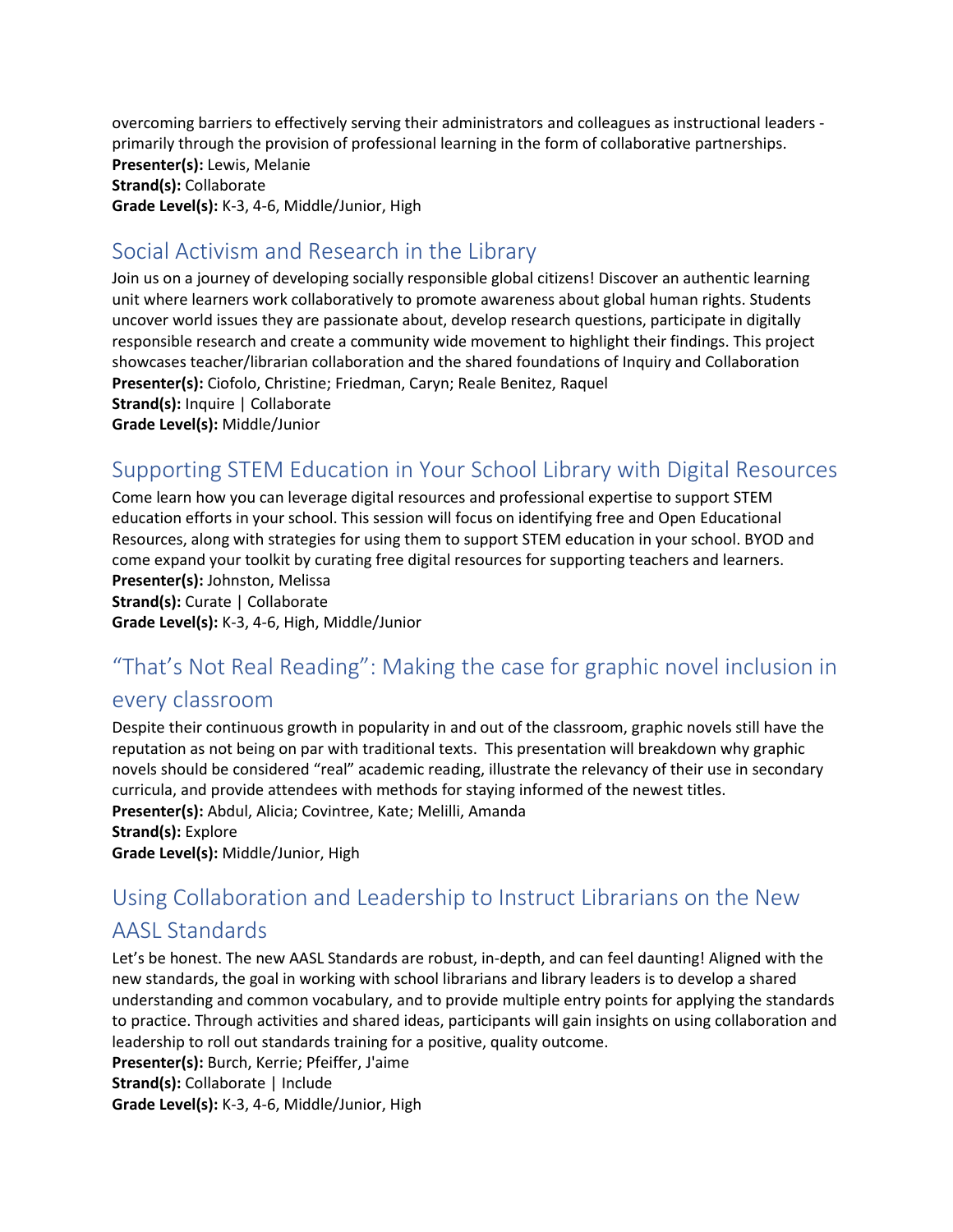#### Using Literature as a Spark for Social Justice

Our country is increasingly divided on difficult topics, and teens often feel that their voice doesn't matter. How do we use literature to bring learners to a place where a book inspires teens to "be the change?" Authors will share their perspectives on how engaging literature can inspire teens to make a difference. Authors for this panel will share how school librarians can provide material for learners to become partners in the conversation.

**Presenter(s):** Hill Brown, India; Maxfield, Najiyah Diana; Mittlefehldt, Rafi; Syed, Saba; Gavin, Christina (Moderator)

**Strand(s):** Include

**Grade Level(s):** Middle/Junior, High

# What do you do with an idea (for a lesson)?

When you look at a standard, you might have a ready idea on how you can help students achieve the competency; or, you might have no idea about how to break the standard down so that it's appropriate for the students at hand. Crafting effectual objectives can push your lessons in the right direction so that learners achieve mastery towards the standards. In this session, learn how objectives can be powerful levers in your instruction and walk away with tools to guide your objective writing. **Presenter(s):** Bennett, Rebecca; Moser, Amber **Strand(s):** Explore

**Grade Level(s):** K-3, 4-6, Middle/Junior, High

# Saturday, November 16

#### 9:00 AM – 10:00 AM

#### Creating Curation Sensations

Students have the opportunity to demonstrate their learning in many different ways. Student curation projects offer yet another example of how they can show what they know. Learn about a variety of resources, tools, and project examples that students AND teachers can use to create digital exhibits for a variety of different content areas.

**Presenter(s):** Nelson, Katherine **Strand(s):** Curate | Inquire **Grade Level(s):** 4-6, Middle/Junior, High

#### Engaged²: ongoing math & library collaboration at the secondary level

Math, traditionally, is one of the disciplines that rarely interacts with a school librarian. However, this dynamic math teacher & librarian are constantly designing activities that embed inquiry & technology into math units at their high school. How does that happen? Come learn what this collaboration looks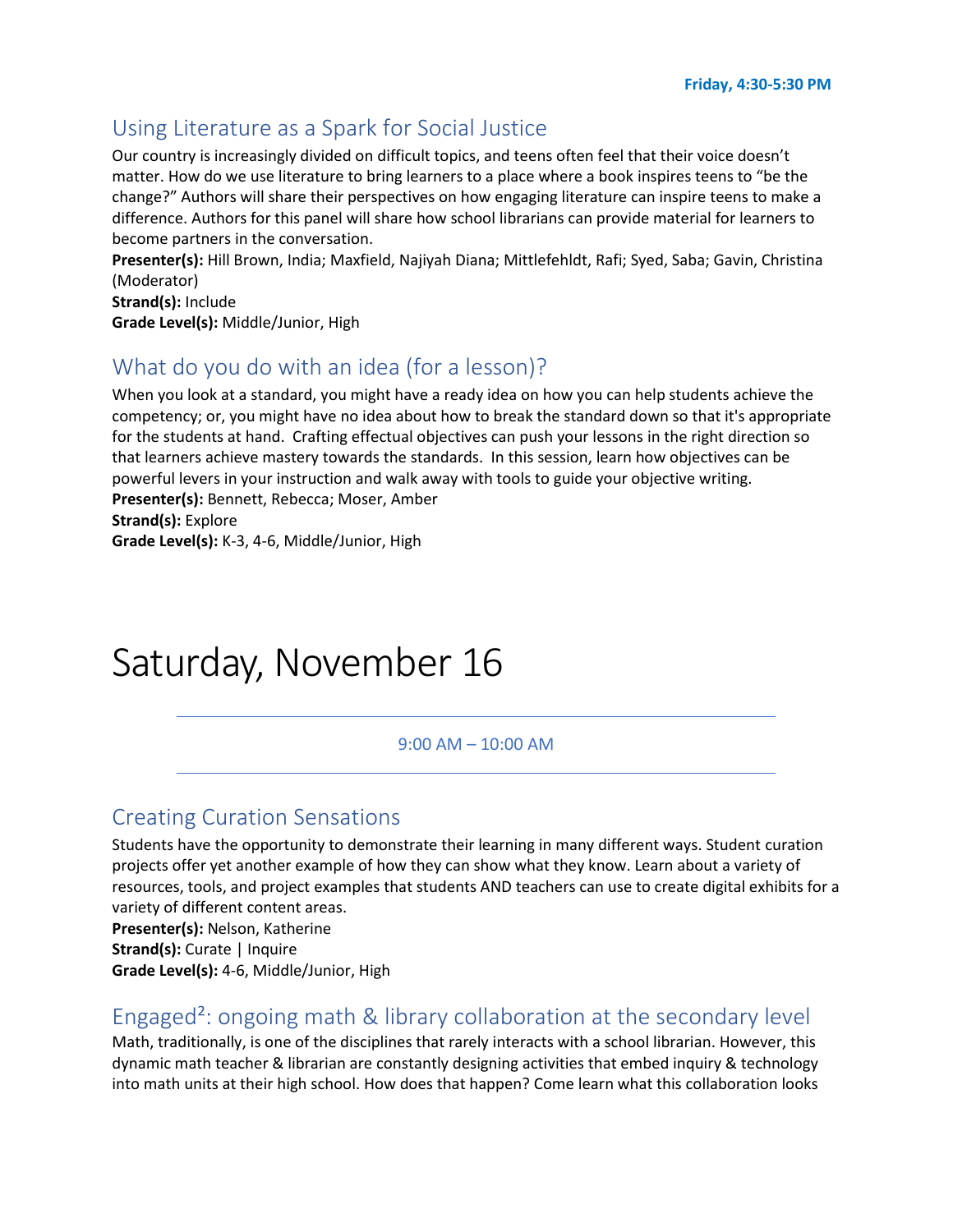like and walk away with practical tips on facilitating this collegiality in your building AND at least 7 math projects (and their resources) that you may be able to implement at your school! **Presenter(s):** Hurley, Amanda; Zehnder, Sarah **Strand(s):** Collaborate | Inquire **Grade Level(s):** Middle/Junior, High

# Evidence-Based Advocacy: Using Data to Demonstrate the Impact of Library Programs on Student Learning

Evidence is a compelling platform for advocacy. While innovative school librarians possess sophisticated training, knowledge, expertise, and pedagogical skills, these qualities take on transformational value when substantiated by data. This session's facilitator will share replicable strategies for generating, collecting, analyzing, synthesizing, and sharing student learning evidence resulting from inquiry instruction. Participants will leave with access to valuable instructional materials.

**Presenter(s):** Luhtala, Michelle **Strand(s):** Inquire **Grade Level(s):** Middle/Junior, High

## Girls STEAM with a Twist: Incorporating Social Activism

Have you ever wanted students to engage in social activism, but wondered how to get started? Partnering with a community nonprofit makes activism authentic and tangible for this grade band. By connecting a community need with a cause they care about deeply, librarians implemented a successful girls' STEAM summer camp to include community-based social activism. Attendees will leave empowered, with clear steps toward making social activism possible for their students all within a STEAM framework!

**Presenter(s):** Cartier, Leslie; Regitano, Jessica **Strand(s):** Collaborate | Explore **Grade Level(s):** 4-6, Middle/Junior

## Global Connections Zero Budget

Running low on funds for your library? Not sure if you can afford to take your students on engaging field trips? Don't worry...your students can make global connections on a zero budget! Global Connections Zero Budget provides participants with inexpensive resources and opportunities for communicating, sharing, interacting, building empathy, and establishing relationships on a global level, all without leaving the library.

**Presenter(s):** Hundley, Cindy **Strand(s):** Collaborate | Include **Grade Level(s):** K-3, 4-6

## Government Information in Turbulent Times

Ramp up your competencies in finding, understanding, curating and using the vast trove of published and "fugitive" government docs - essential for turbulent political times. Use terminology cues to decide if a government source is biased. Develop strategies for determining an "official" government position when the Executive branch, Congressional legislation and agency regulations conflict. Learn how strong annotated bibliographies with gov. docs can produce winning NHD entries. **Presenter(s):** Abilock, Debbie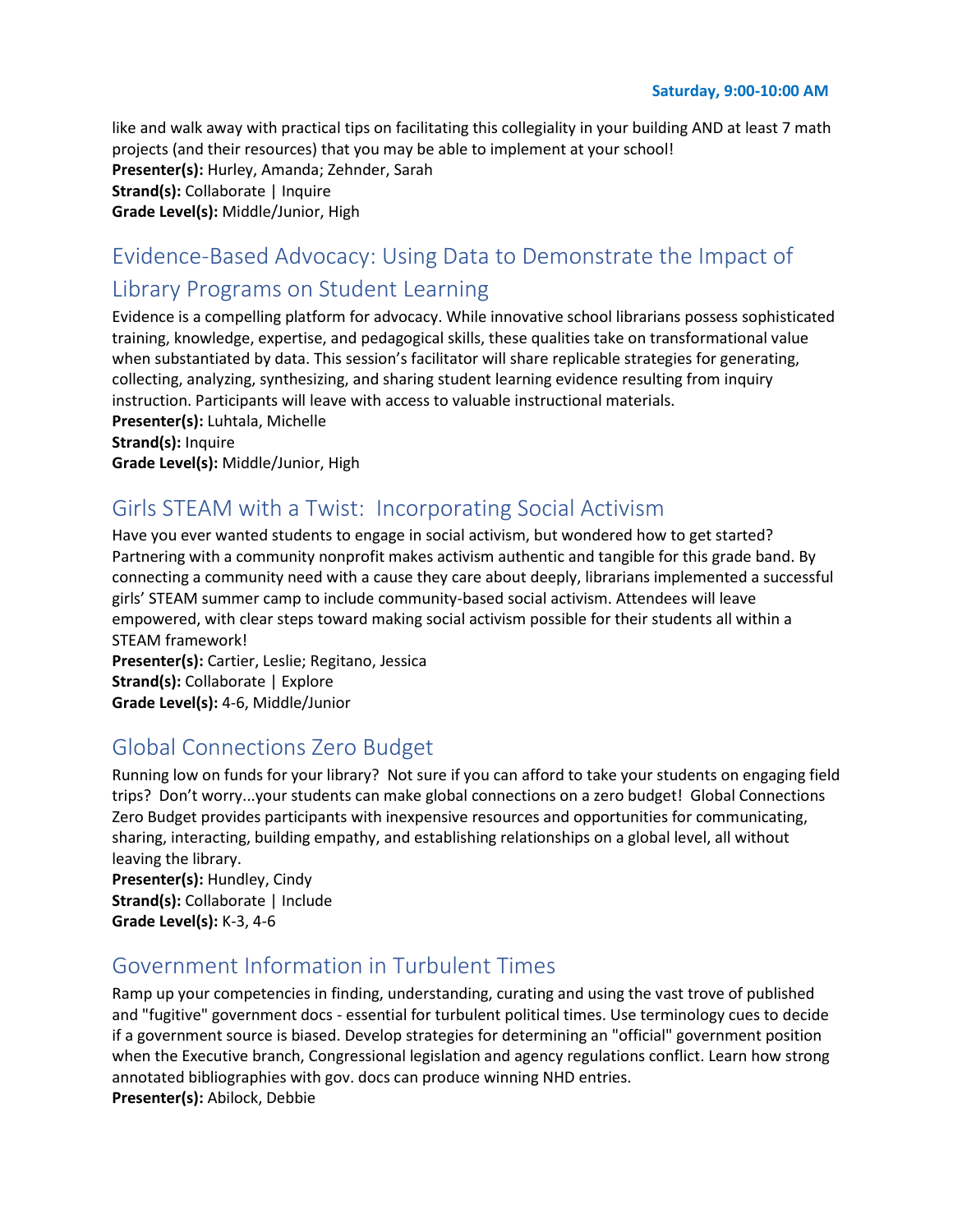**Strand(s):** Curate | Inquire **Grade Level(s):** Middle/Junior, High

#### Great Series to Motivate Readers

Learners are always asking for the next book in their favorite series. Why are they hooked? Series books keep learners returning to familiar characters and keep the conversation going. What is the secret to a good series? Authors on this panel will share their success.

**Presenter(s):** Beasley, Cassie; Edwards, Jason; Mlynowski, Sarah; Tarshis, Lauren; Agee, Schenell (Moderator)

**Strand(s):** Engage **Grade Level(s):** K-3, 4-6

# Inquire + Explore = Transformational Learning Through Making

Inquiry learning and making, popular movements in school libraries today, embody two AASL Shared Foundations: Inquire and Explore. What happens when making is integrated into inquiry learning within the curriculum? In this session, a team of four school librarians and a district supervisor will offer new perspectives about the power of doing just that! Learn, practice, and leave with strategies, scaffolds and structures that champion transformational learning, innovation and coteaching. **Presenter(s):** Barker, Kelsey; Lansford, Teresa; Lewis, Kathryn; Pangburn, Martha; Summers, Chloe **Strand(s):** Explore | Inquire

**Grade Level(s):** K-3, 4-6, Middle/Junior, High

#### Libraries as Safe Spaces

Librarians from three different high schools, committed to making their school libraries a safe space for all learners, do so by very different methods showing there are many ways to accomplish this task. Come learn how these librarians purposefully make their space safe for all learners using programming, library layout, literature, and maker spaces so you can take home the ideas that work best for you. **Presenter(s):** Dickey, Shirley; Gladney-Lemon, Laura; Hutt, Mindy **Strand(s):** Include | Engage

**Grade Level(s):** Middle/Junior, High

## Literacy: Information, Digital, News, Media…Same S#!@, Different Day!

This session will focus on practical ways school librarians can teach multiple literacies to ensure that learners have the skills necessary to be consumers and creators of information. Whether it is news, digital, information, or media literacy, the new AASL Standards and Key Commitments will assure learners are well-prepared to face an ever-changing landscape. This session will focus on practical teaching ideas, lessons and toolkits that can be employed in secondary school libraries. **Presenter(s):** Fitzgerald, Marianne; Mignardi, Donna; Sturge, Jennifer **Strand(s):** Inquire | Curate **Grade Level(s):** Middle/Junior, High

#### Liven Up Literacy

How do you make reading, writing, speaking, and listening fun for teens? Bring it to life! A high school librarian and English teacher will share their literacy lessons involving the school's technology, Makerspace, and BreakoutEDU tools during school, as well as offer ideas for hosting school-wide murder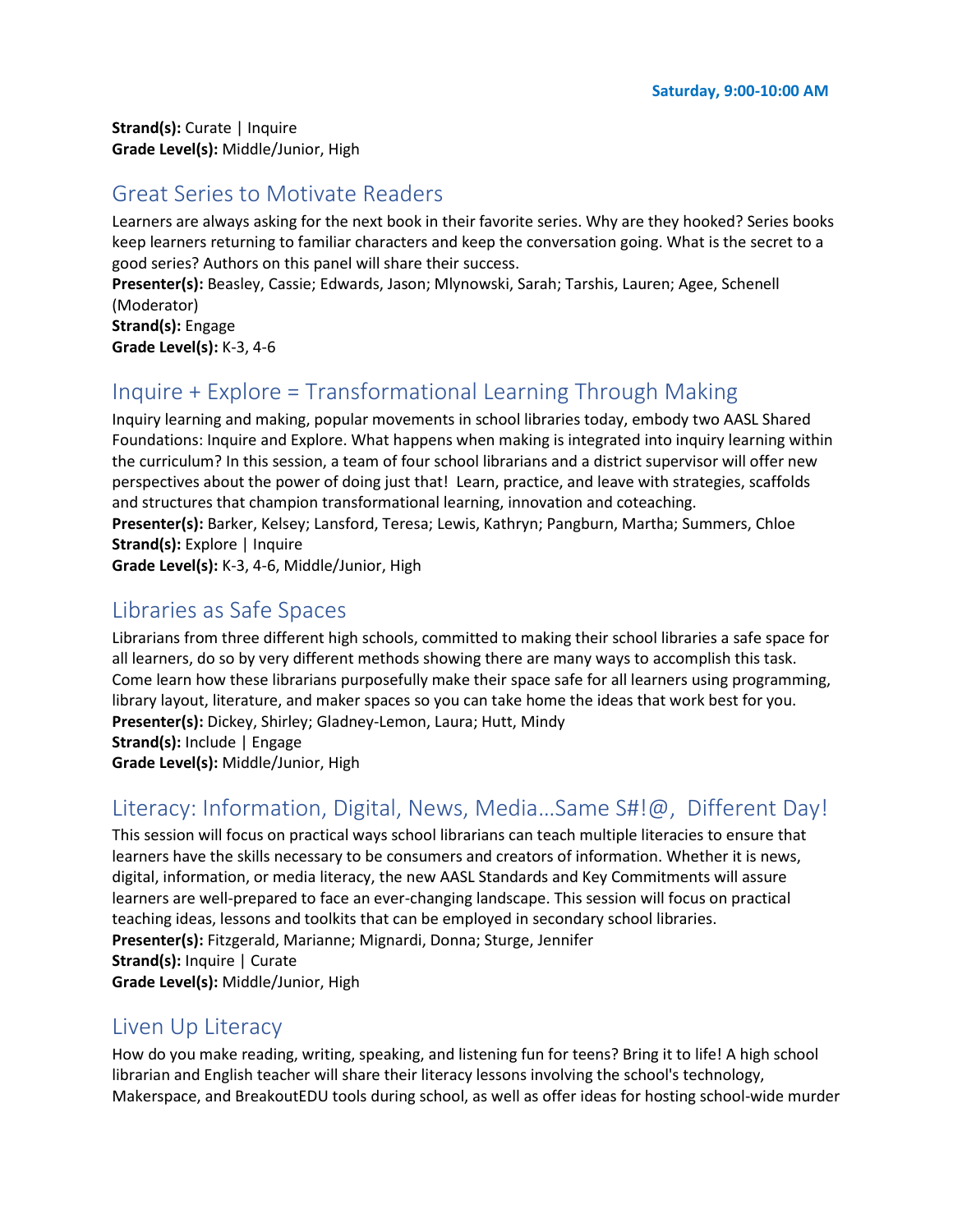mystery parties, book and writing club activities, and field trips after school. Walk away with LOTS of resources and ideas to engage teens in literacy to bring literacy to life! **Presenter(s):** Burgin, Rachel; Vaught, Jerilyn **Strand(s):** Explore | Collaborate **Grade Level(s):** High

#### OER and Copyright - Free and fair are not open

This hands-on, interactive session will equip librarians and educators with the knowledge and resources to ethically and effectively use, create and share Openly-Licensed Educational Resources (OER). Bring your device to explore copyright, free versus open resources, and checkpoints for reviewing OER! Collaborate with colleagues while building collective knowledge, solving real-life scenarios, and exploring resources! Everyone will leave with links to resources and a checklist for designing OER. **Presenter(s):** Hicks, Laura **Strand(s):** Engage | Curate

#### **Grade Level(s):** K-3, 4-6, Middle/Junior, High

# Planning Your Library: Creating School and District Advocacy and Strategic Plans

Hear from AASL's 2018 National School Library Program of the Year and Fairfax County School District's Coordinator of Library Information Services as we investigate library planning. Taking time to intentionally plan for your library or school district improves your practice, helps communicate your goals and documents your achievements. This session will help you:-Consider value of planning-Better understand strategic & advocacy planning-Provide a roadmap for planning-Start planning **Presenter(s):** Dando, Priscille; Koch, Lisa; Marquet, Mimi **Strand(s):** Engage | Collaborate **Grade Level(s):** K-3, 4-6, Middle/Junior, High

# Promising Practices: Using and Collecting Evidence to Demonstrate

#### Impact

How can school librarians demonstrate their impact on student learning? With a focus on the National Standards, Researchers will share findings from the initial phase of the CLASS (Causality: School Libraries and Student Success) Research Agenda, including meta-synthesis of educational causal research and take-aways from CLASS field studies that might be applied to evidence-based practice. Practitioners will engage in hands-on activities and discussion to utilize the Evidence of Accomplishment Appendix H to identify evidence sources they can use to demonstrate impact on student learning.

**Presenter(s):** Colson, Lenese; Kimmel, Sue; Mardis, Marcia; Schultz-Jones, Barbara; Wine, Lois **Strand(s):** Engage | Explore

**Grade Level(s):** K-3, 4-6, Middle/Junior, High

## Research Into Practice: Gifted Students and Book Insecurity

#### Left to Chance

Gifted Students and Recreational Reading: Despite the importance of reading being a life-long skill, gifted readers are often left out of not just the research landscape, but also the intentional practices of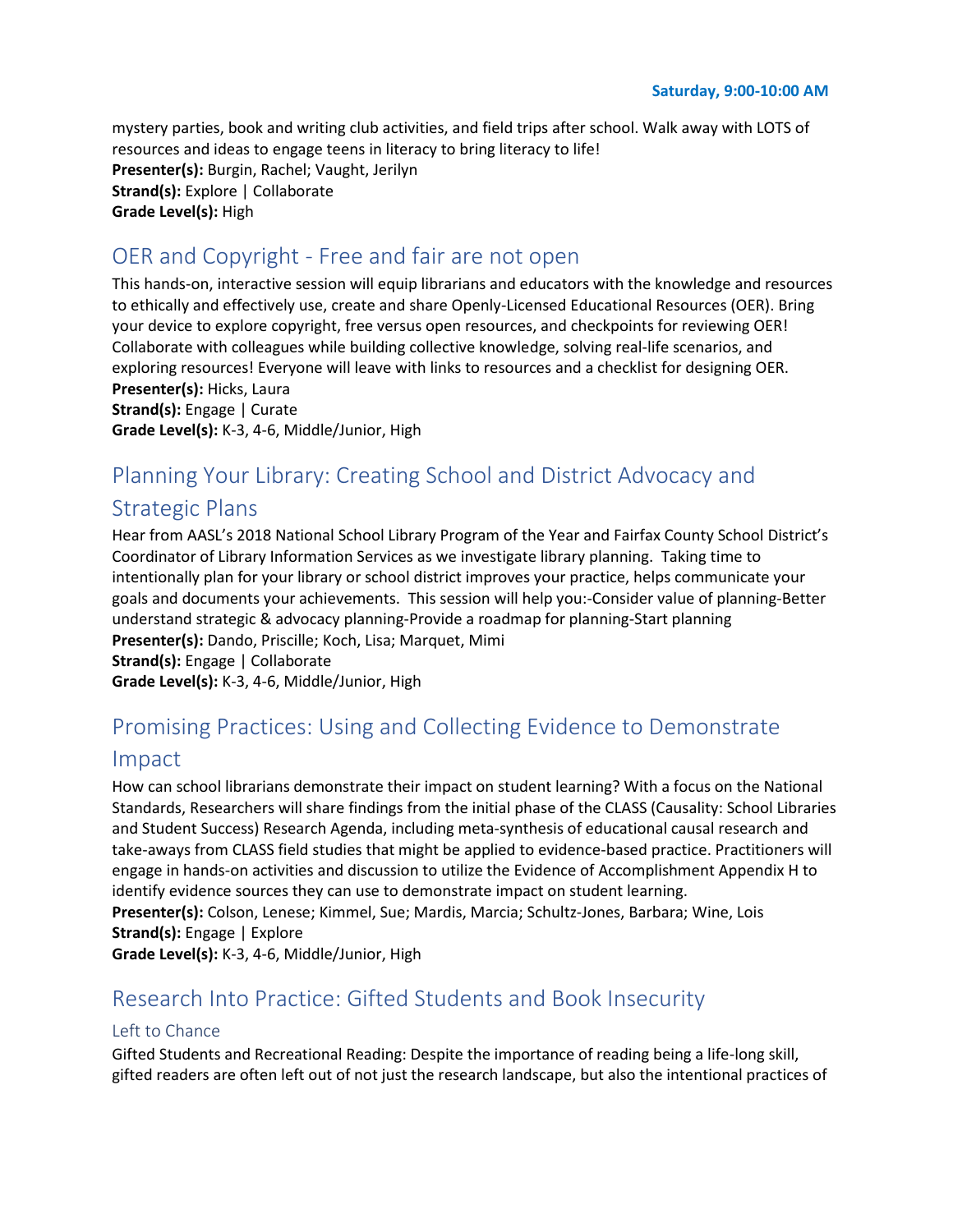teachers and librarians. After examining the factors that influence gifted students' reading habits, several suggestions for changes in policy, practice, and research are provided.

#### Fighting Book Insecurity

Recommendations for School Librarians: The proposed session reports the findings of a research project conducted during a summer reading camp. The study participants consisted of 55 students attending the camp. The control group consisted of 30 students who paid full tuition to attend the camp. The experimental group consisted of 25 students who qualified for scholarships based on free lunch data. The researchers sought to determine if the low-income students related to book insecurity. The researchers sought to determine if these students not only lacked access to reading materials, but also experienced fears of losing access to the books they owned. This research relates to the National School Library Standards for Learners, School Librarians, and School Libraries in that school librarians must seek out students who suffer from book insecurity and help to provide better access to reading materials to those students.

**Presenter(s):** Churchill, Sara; Whittingham, Jeff **Strand(s):** Explore | Inquire **Grade Level(s):** K-3, 4-6, Middle/Junior, High

#### SEL: Planting the Seeds of Kindness

Books about emotional and social-emotional issues help one acquire the skills necessary to understand emotions, show empathy for others, and maintain positive relationships. A thoughtful book choice is a powerful tool to introduce a lesson or help teach a concept. Author panelists will present ways for readers to develop skills and identify with others.

**Presenter(s):** Bender, Jean; Esmeralda, Claudette; Harley, Bill; Ragsdale, Linda; Nickel, Robbie (Moderator)

**Strand(s):** Engage **Grade Level(s):** K-3, 4-6

#### To Story is Human

When students tell their stories, they find their place in their community and begin to apply themselves to improving those spaces for the good of everyone. An authentic audience for their published stories validates the importance of their experiences and fosters interaction with new people expanding their horizons and their learning community and allowing for authentic, embedded lessons in digital citizenship. Learn to leverage gSuite and other digital platforms for student storytelling. **Presenter(s):** Whiting, Jacquelyn **Strand(s):** Include | Engage

**Grade Level(s):** K-3, 4-6, Middle/Junior, High

#### Young Adult Literature and Technology-How to Engage Readers in Both

Join us as we show how young adult literature can be combined with social media, the most current technologies, and the latest apps to engage teens with today's hottest titles. You will leave this session with a longer TBR pile, a must buy list, and a list of user friendly and free technologies to use in your library or classroom.

**Presenter(s):** Scott, Karen; Yusko, Shauna **Strand(s):** Engage | Explore **Grade Level(s):** Middle/Junior, High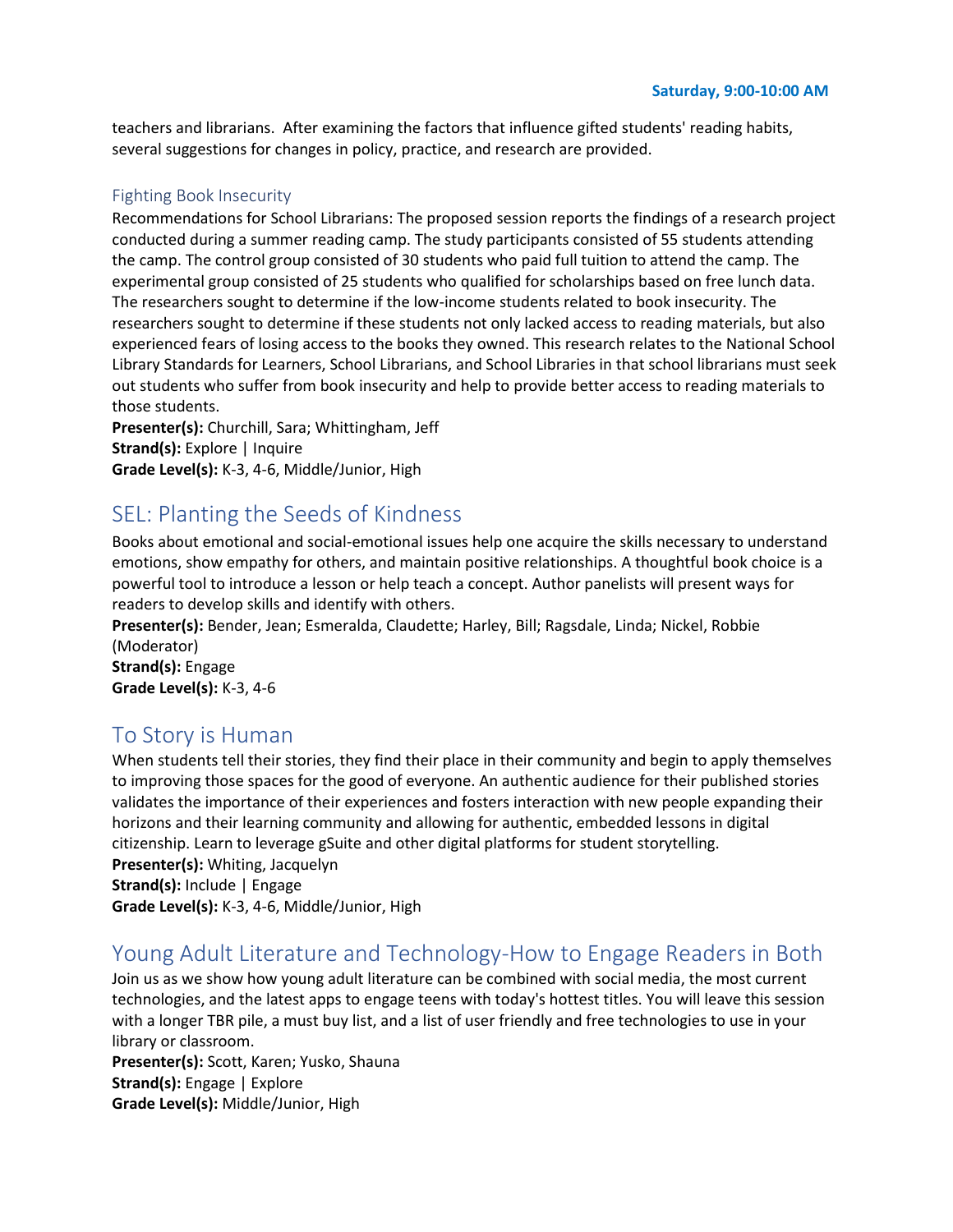#### 10:10 AM – 11:10 AM

# AASL Standards-Based Learning for Primary Grades: Lesson Ideas Inspired by

#### Picture Books

In this session geared for elementary educators, attendees will discover library lessons inspired by compelling picture books. All lessons support the AASL Standards Framework for Learners and connect with other state standards. Participants will leave the session with ready-to-go ideas to share with classroom educators when they return to school.

**Presenter(s):** Granatini, Rebecca; Schlosser, Maureen **Strand(s):** Inquire | Explore **Grade Level(s):** K-3, 4-6

## Collaborate! To Build Influence

Let's explore the school librarian's unique opportunities to influence teaching and learning in our schools. Using the School Library Evaluation Checklist, participants will engage in a collaborative process for shoring up key "collaborate" behaviors that lead to maximizing the effectiveness of partnerships. As empowered school library leaders, participants will leave the session with strategies and tools to co-lead alongside administrators and other educators to transform learning communities.

**Presenter(s):** Moreillon, Judi **Strand(s):** Collaborate | Engage **Grade Level(s):** K-3, 4-6, Middle/Junior, High

# Embedding a Librarian in AP Capstone

School librarians are taught to collaborate with teachers, but true collaboration sometimes feels elusive. One shot instructional sessions scheduled after a teacher has already planned a project can leave a school librarian feeling like an afterthought. Opportunities allowing the school librarian to become an equal partner in the planning and development of curriculum can feel as if they are few and far between. AP Capstone is your golden ticket into the classroom and instructional partnerships.

**Presenter(s):** Briner, Vicki; Smith, Alice **Strand(s):** Inquire | Explore **Grade Level(s):** High

# Escape the Ordinary with Digital Breakouts

Escape room type activities have become popular in our schools as inquiry based lessons, collaborative activities, and to reinforce content knowledge. Whether or not you have access to breakout kits (complete with a variety of locks), you can create your own digital breakout activity for free! Join us to learn how. **Presenter(s):** Thore, Heather **Strand(s):** Explore | Collaborate **Grade Level(s):** K-3, 4-6, Middle/Junior, High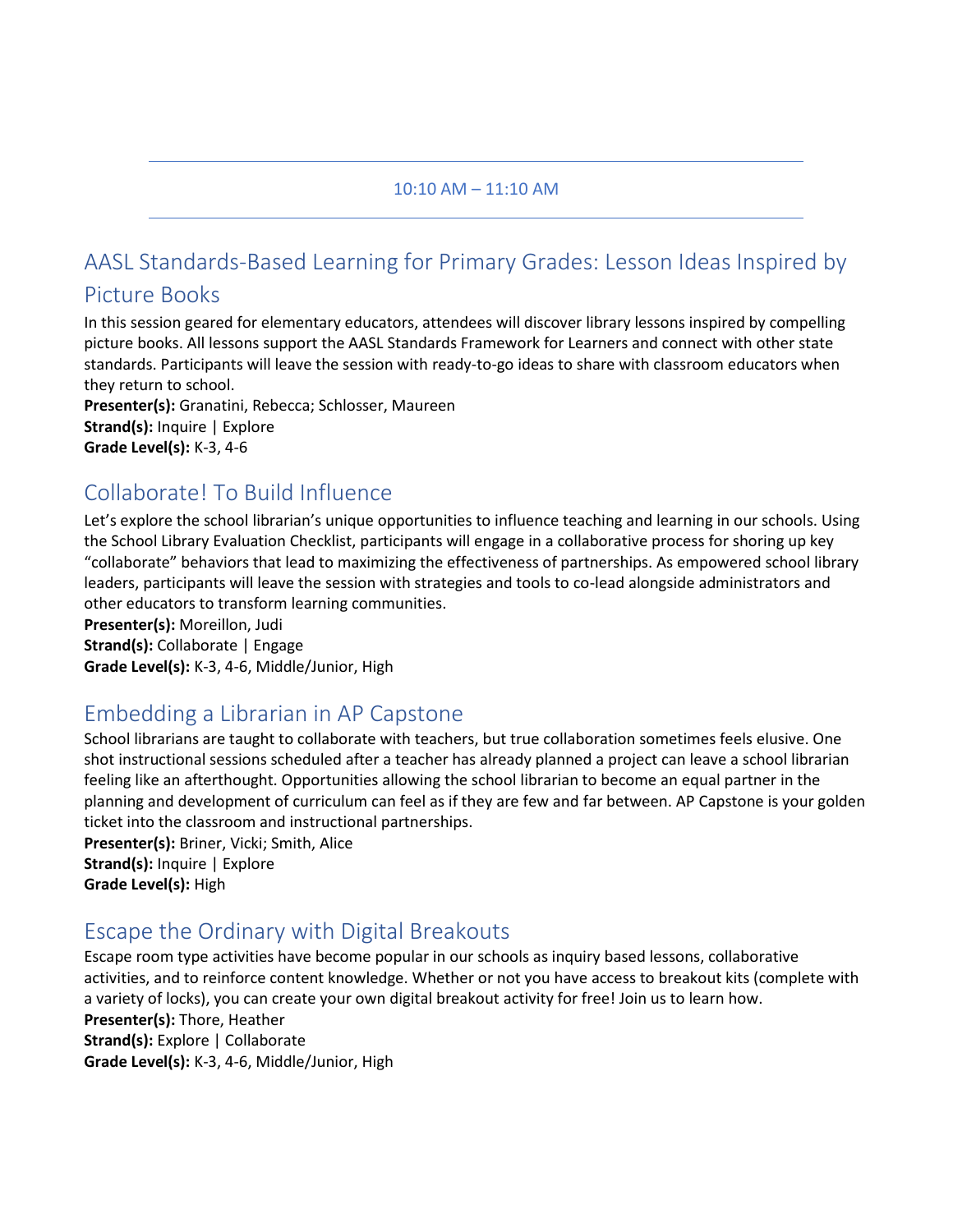# Future Perfect: Standards as Authentic Practice

Stay calm and don't get "tense" about where our profession is heading! We will explore how school librarians (and their learning communities) through progress being made on the alignment of effective, research-based practice and norms with other education standards and initiatives, can achieve Future Perfect libraries. Presenters will share insights from their involvement with Standards development/implementation and take a lively look at how to improve current practice and plan for the future. **Presenter(s):** Ballard, Susan; Dickinson, Gail K

**Strand(s):** Explore | Inquire

**Grade Level(s):** K-3, 4-6, Middle/Junior

# Inclusive LGBTQIA+ Education: Why it's Important and How to be an Advocate for Change

Creating safe and inclusive educational settings for LGBTQIA+ students is an ongoing struggle for many school librarians. This presentation will focus on the importance of inclusion for all students and will provide examples of what various forms of inclusion looks like in both school libraries and the classroom. Common implicit biases when evaluating LGBTQIA+ literature will be discussed, and advice for working with colleagues and administrators to promote change will also be provided.

**Presenter(s):** Melilli, Amanda **Strand(s):** Include

**Grade Level(s):** K-3, 4-6, Middle/Junior, High

# Practical Strategies for Developing Data Literacy Skills Across Content Areas

National standards emphasize data literacy across content areas. Librarians are natural cross-curricular conduits. Join us for engaging, interactive roundtables about free, federally-funded data literacy strategies and tools, whether you're trying to support school improvement by interpreting school data, helping students make sense of data and stats in informational texts and research projects, or trying to figure out how to squeeze statistics comprehension into what you already do.

#### **Presenter(s):**

Fontichiaro, Kristin; Johnston, Melissa P.; Moore, Jennifer; Steadman Stephens, Wendy; Stierholz, Katrina **Strand(s):** Inquire | Explore **Grade Level(s):** Middle/Junior

# Putting the R in STEAM: Great YA Books to Incorporate into your

#### STEM/STEAM Initiative

Discover excellent recent YA fiction and nonfiction that will fit seamlessly into your school's STEM/STEAM programs, including ways to use it. **Presenter(s):** Andronik, Catherine **Strand(s):** Collaborate | Curate **Grade Level(s):** Middle/Junior, High

#### Read Woke Challenge

Join Cicely Lewis, the self proclaimed "Read Woke Librarian" as she shares her story of implementing the Read Woke challenge at her school. This challenge has ignited a fire in libraries across the world and opened the floor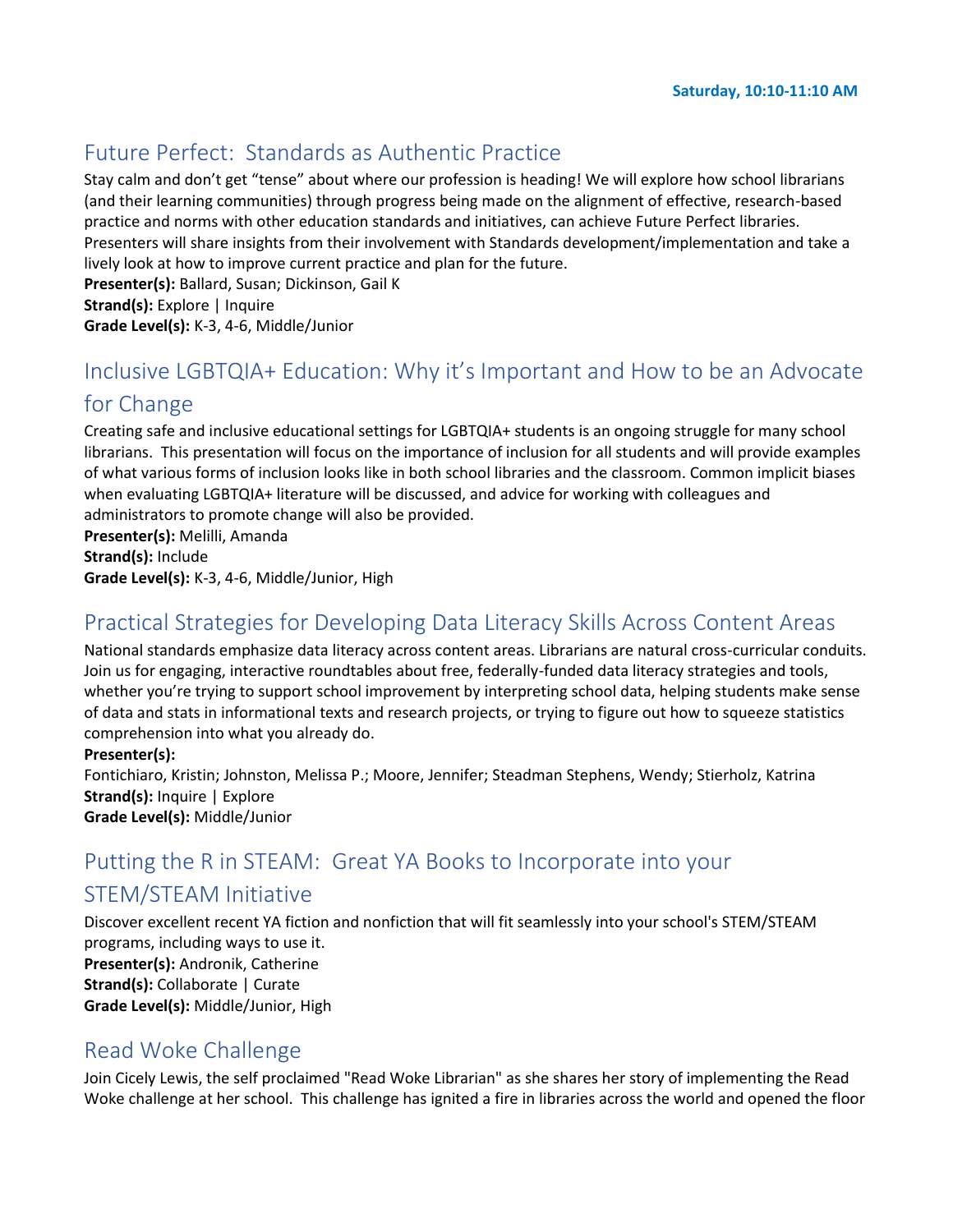for meaningful dialogue between teachers and students about racism, sexism, LGBTQ rights, the Muslim ban, immigration and more. Learn how to start your own challenge, enhance your social media presence and gain financial support with Mrs. Lewis' step by step instruction.

**Presenter(s):** Lewis, Cicely

**Strand(s):** Include | Collaborate **Grade Level(s):** Middle/Junior, High

# Reading Goes Collaborative: Leveraging Technology to Promote & Enhance Reading

We usually think of reading as a solitary activity, but new technologies are changing that. Explore how we can leverage technology to promote reading in formats suiting different learning styles, enhance the reading experience, and make it more interactive and collaborative with other readers and even authors. Discuss innovations in reading formats, reading websites, social media options, virtual book clubs, and more to grow interest in independent reading and facilitate collaborative learning.

**Presenter(s):** Lofton, Jane; Luhtala, Michelle **Strand(s): Collaborate | Explore Grade Level(s):** Middle/Junior, High

# Spark Curiosity: Creativity, Coding, & Critical Thinking

Books that focus on creativity and critical thinking skills are the foundations preparing our learners for the world they will dream about and then turn into reality. Authors on this panel will demonstrate the power of books that apply skills needed for real-world learning experiences. Books by these authors spark learners' curiosity and inspire them to become makers, inventors, and coders. These books also encourage school librarians to try activities related to the stories.

**Presenter(s):** McAnulty, Stacy; McLeod, Cinders; Miller, Shannon; Swanson, Jennifer **Strand(s):** Engage **Grade Level(s):** Middle/Junior, High

# Step up to the Plate- Are you hitting a home run in your support of campus library programs?

As a district leader, are you rising to the challenge? Join three administrators as they share how district level administrators can support campus libraries as they establish key commitments, align to campus and district priorities, and shift perspectives to emerge as the focal learning environment of the school. **Presenter(s):** Ferrell, Suzanne; McBride, Stephanie; Silva, Susan **Strand(s): Collaborate | Explore Grade Level(s):** K-3, 4-6, Middle/Junior, High

# Student Centered: How STEM, Makerspace and Literacy Centers Transformed Student Engagement

"Powerful Task Design: Rigorous and Engaging Tasks to Level Up Instruction" by John Antonetti and Terri Stice contains practical ways educators can effectively integrate technology to power up learning experiences for students. During this session, we will analyze the library media centers included in the book and explore how the power components of task design can enhance students' learning experiences in the library. **Presenter(s):** Ogden, Hannah; Stice, Terri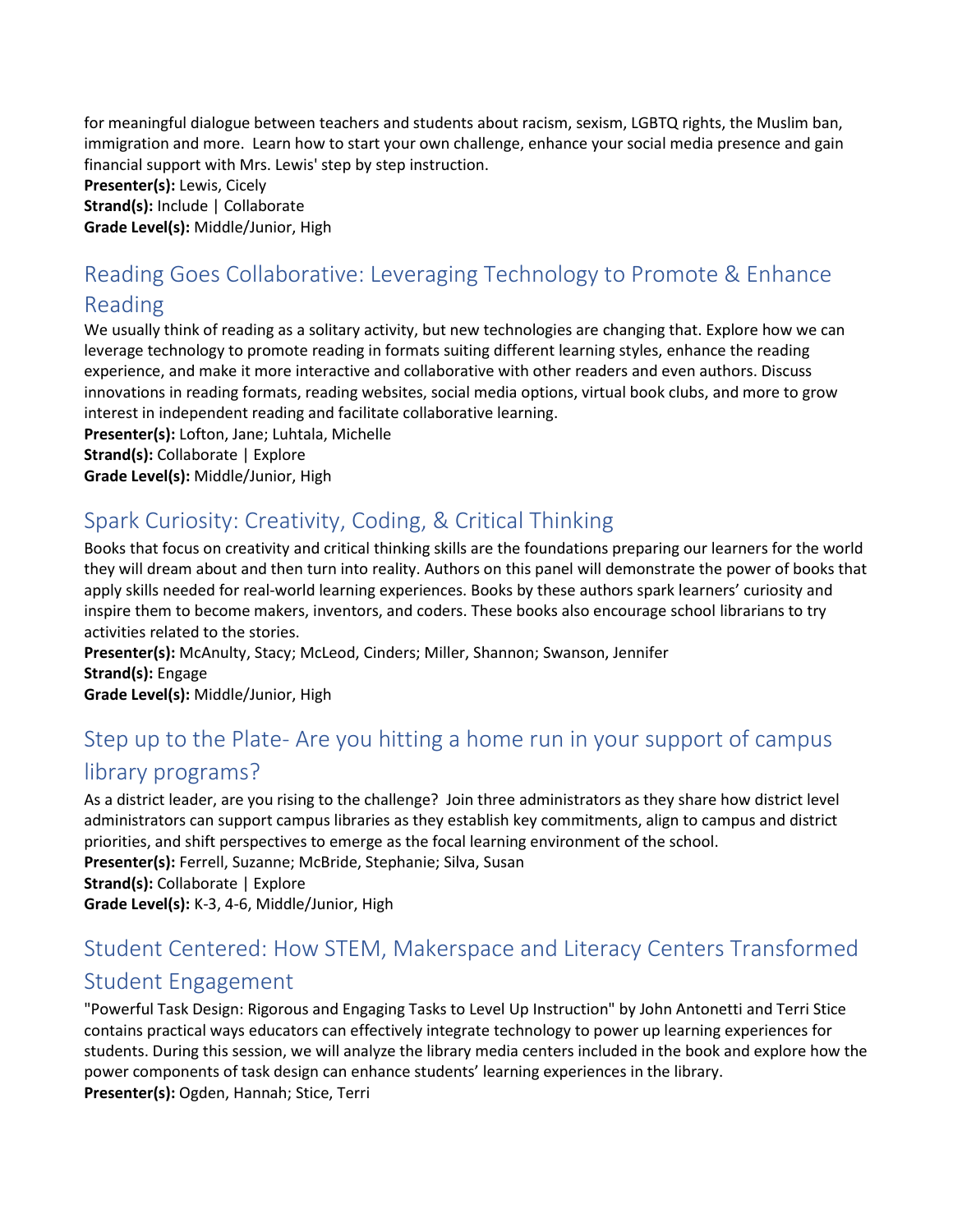# Tough Topics: Using YA Lit to Open Difficult Conversations with Learners

As tweens and teens learn about the world and their place in it, they are also confronting hard truths and difficult issues, including violence, mental illness, and prejudice. Increasingly, these topics are coming out of the shadows and into the spotlight due to social media and the national news cycle. Authors on this panel will discuss the importance of providing learners with books that give them a voice about these important issues and help them make sense of what's happening.

**Presenter(s):** Diller, Janelle; Glasgow, Kathleen; Gratz, Alan; Morris-Wilkey, Lisa (Moderator) **Strand(s):** Engage

**Grade Level(s):** Middle/Junior, High

#### Using Picture Books to Spark Social Action

Children's literature reflects the world around us, and has the power to inspire, educate, and engage readers in social action. This workshop will discuss specific pictures books (both fiction and nonfiction) and exercises that educators can use to build empathy, as well as to model, inspire, and practice the confidence and skills children of all ages need to to use their voices for social change, and to actively participate in their public life — as children and adults.

**Presenter(s):** Segal Walters, Julie **Strand(s):** Collaborate | Include **Grade Level(s):** K-3, 4-6, Middle/Junior, High

## Wild About Research: Inquiry Methods to Engage Every Learner

Don't do BORING! Nonfiction author Heather L. Montgomery shares strategies that will have your students begging to research. Using science-based hooks like cell-exploding venom, snake dissections, and leeches up the nose, this session will provide techniques that work across the curriculum. Learn to use genuine questions, visual prompts, and nature artifacts to turn on curiosity, expand inquiry, and set students loose into the land of discovery – your library!

**Presenter(s):** Montgomery, Heather L. **Strand(s):** Inquire | Explore **Grade Level(s):** K-3, 4-6, Middle/Junior, High

#### 1:10 PM – 2:10 PM

# Curation and Collaboration Tool Time: Using the AAUP Bibliography to Select Reference Materials that Your Learners Need

Discover an exceptional, free tool for building secondary school library collections that meet curriculum needs and the diverse learning abilities and styles of learners. For more than 25 years, a volunteer panel of school and public librarians have annually reviewed and selected 300+ titles published by university presses. Learn how to use this bibliography to collaborate with other educators and administrators, engage them in building a quality collection and planning for research-based activities. Panelists from the AASL American University Presses Book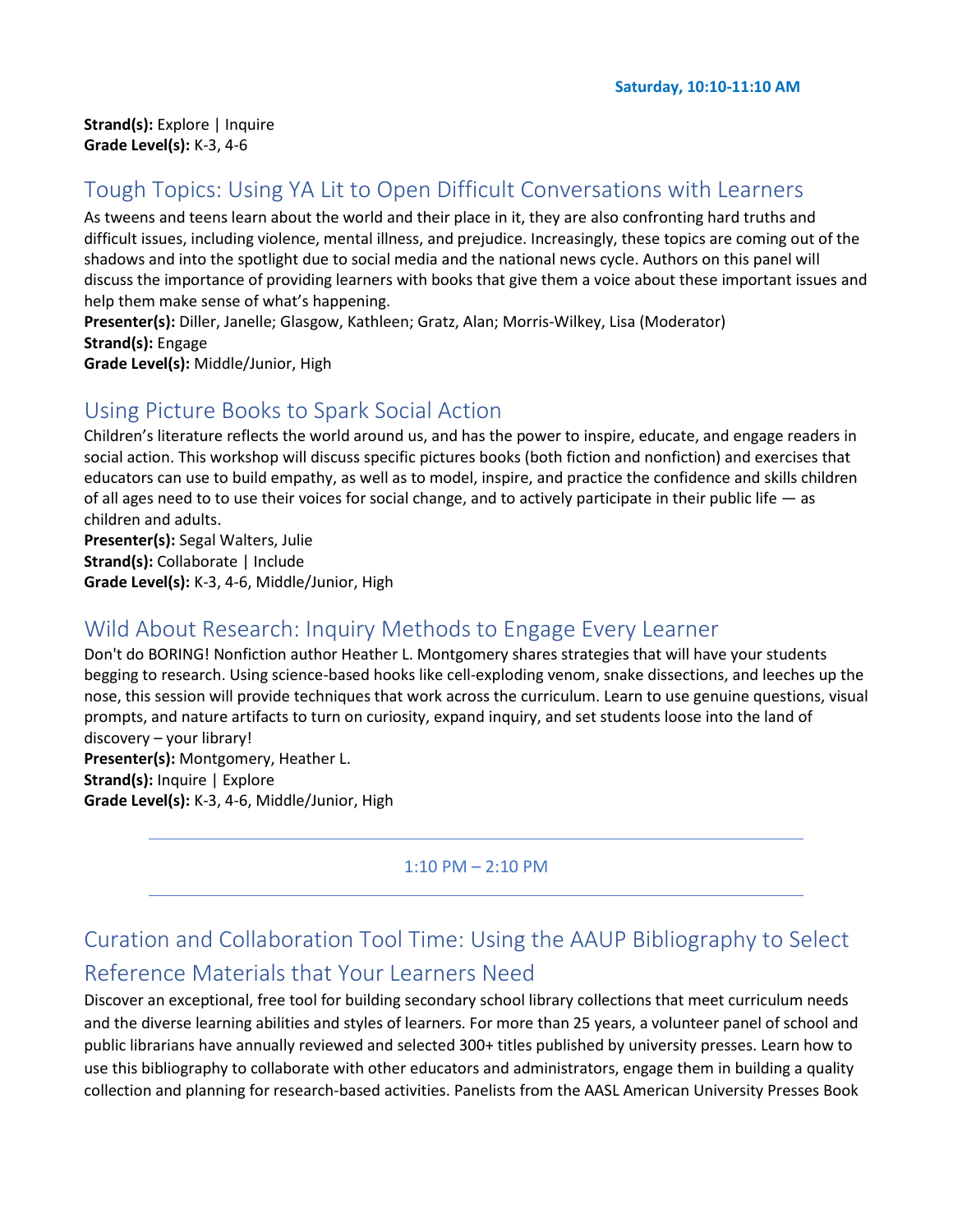**Saturday, 1:10-2:10 PM**

Selection committee will highlight their favorite selections and share tips for getting the most from this valuable collection development resource, the University Press Books for Public and Secondary School Libraries.

**Presenter(s):** Jones, Victoria; Moore, Pamela; Morris-Wilkey, Lisa; Nickel, Robbie; Zervos, Cynthia **Strand(s):** Curate **Grade Level(s):** 4-6, Middle/Junior, High

# AASL Best Websites for Teaching and Learning 2019

Join us as we share with you the 2019 AASL Best Websites for Teaching and Learning. We will share all 25 sites as well as ways you can implement them in your libraries and classrooms. It will be a fun, fast-paced session that will leave you eager to return back to school and try some of them out for yourself. **Presenter(s):** Gick, Sherry; Scott, Karen **Strand(s):** Curate | Collaborate

**Grade Level(s):** K-3, 4-6, Middle/Junior, High

# ALA's Ready to Code (RtC): Roundtable Discussions

Come be introduced to ALA's Ready to Code Collection! Join cohort and faculty members in roundtable discussions to learn more about this new resource that is available to you! This collection provides resources and strategies for coding and computational thinking activities that are grounded in research, aligned with library core values, and support broadening participation.

**Presenter(s):** Arnold, Danielle; Brumbach, Kristin; Hincks, Kelly; Moore, Jennifer; Smith, Daniella; Toran, Melanie **Strand(s):** Inquire | Explore

**Grade Level(s):** K-3, 4-6, Middle/Junior, High

#### Books as Windows and Mirrors

Books as Windows and Mirrors explores the need for diverse texts in our classrooms and libraries. As school librarians, we must ensure that the materials we include in our collections and promote to our students provide them with both mirrors of their own culture and windows to help them understand the experiences of other cultures. Join us for a panel that explores the importance of helping students see themselves and others in texts. **Presenter(s):** Hale, Nathan; Hill Brown, India; Keele, Audree; Kimery, Lindsey; Maraniss, Andrew **Strand(s):** Include | Engage

**Grade Level(s):** K-3, 4-6, Middle/Junior, High

# Collaborate, Evaluate, Advocate: Tales from the Trenches in Assessing Readiness for Change!

Ready to implement change in your library or district? This presentation will assist you on your way to implementing positive change. Topics include:• Assessing readiness & evaluating library facilities for change;• Evaluating school library collections & presenting school library data to building administrators;• Building a collaborative culture between school librarians and educators.Come learn about the panel's successes and obstacles overcome during the change process.

**Presenter(s):** Foote, Carolyn; Moreillon, Judi; Sturge, Jennifer; Takeda, Jenny; Werle, Misti **Strand(s):** Collaborate |

**Grade Level(s):** K-3, 4-6, Middle/Junior, High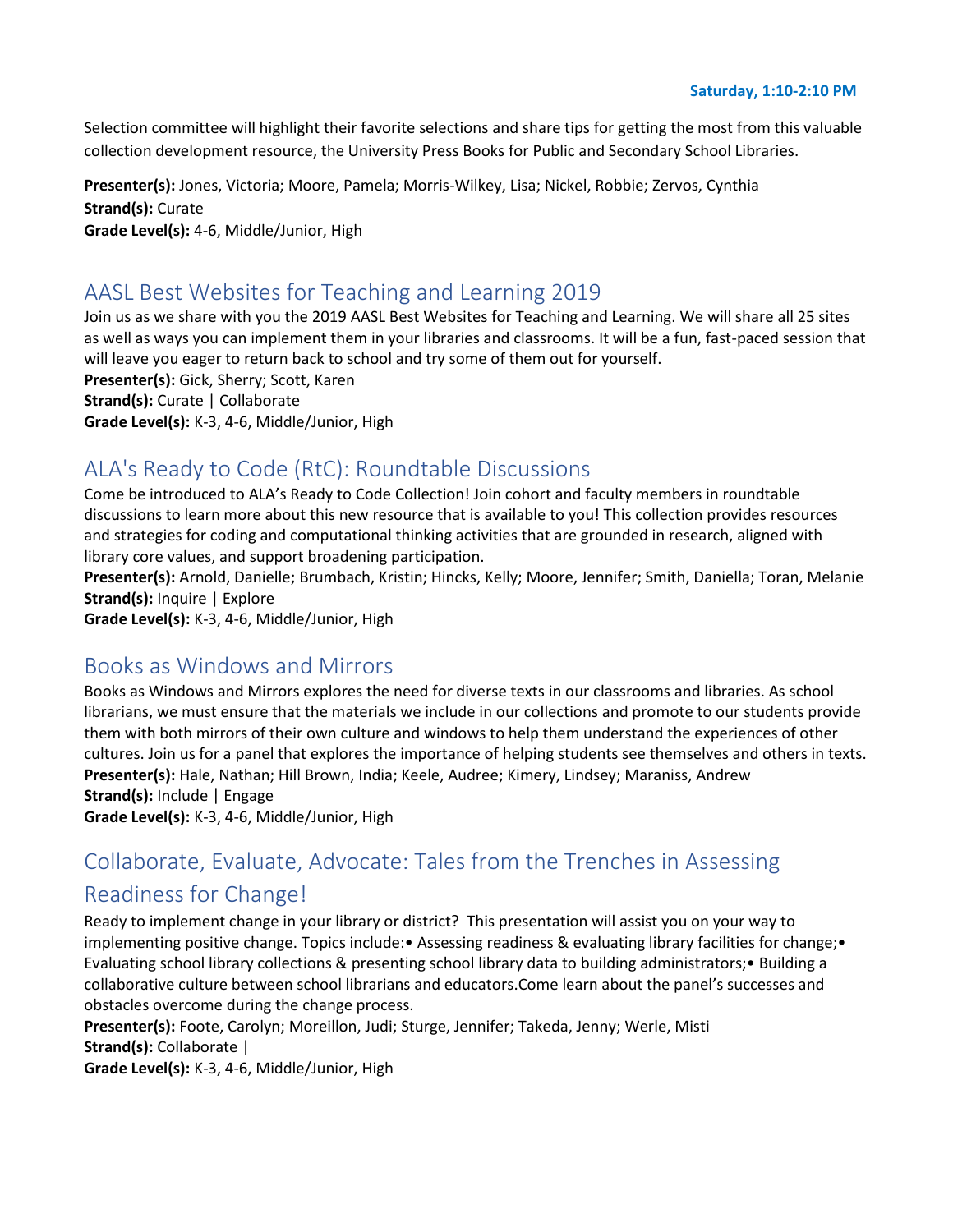# Collaborating to Bridge the Gap Between High School and College Level Research

When speaking with high school and academic librarians a key trend emerges: students are not prepared for college level research. This problem cannot be solved alone. Collaboration with multiple stakeholders is the key to a successful transition from high school to college level research. Join Kerrie as she focuses on the success created when multiple groups work together to prepare students for college level research. Participants will leave with their own plan to begin this process.

**Presenter(s):** Burch, Kerrie **Strand(s):** Collaborate | Engage **Grade Level(s):** Middle/Junior, High

# Digital Citizenship: The Humanities Curriculum of Today & Tomorrow

Do you feel like digital citizenship is just "one more thing" you have to squeeze into your instruction? There is no need to think that way! This session will help librarians and classroom teachers see how, through instructional partnerships, digital citizenship education can be woven in to the existing curriculum - through the lens of the humanities. After all, digital citizens must be able to wrestle with the ethical questions at the intersection of technology and humanity.

**Presenter(s):** Mattson, Kristen **Strand(s):** Engage | Explore **Grade Level(s):** Middle/Junior, High

# Expanding our Horizons: Building Diverse Collections in School Libraries

Does your school library reflect the rich diversity of the students who attend your school? This session will help you develop a collection that allows students to see themselves and to explore cultures & experiences that are different from their own. Participants will learn how to conduct a diversity audit of their collection, develop an action plan to make changes, and work together to crowdsource resources to explore materials outside of the mainstream publishers & reviewing sources.

**Presenter(s):** Dawkins, April **Strand(s):** Include | Curate **Grade Level(s):** K-3, 4-6, Middle/Junior, High

## Finding Humor in Kid Lit

With humor, any topic is approachable. Attendees will learn how verbal and visual humor can make topics simple, silly, and perfect for learners. **Presenter(s):** Bell, Cece; Skye, Obert; Richards, Susannah; Spradlin, Michael **Strand(s):** Engage **Grade Level(s):** K-3, 4-6

## Literacy in the Making

Though often associated with STEM activities, makerspaces and maker programming offer an exciting opportunity for collaboration and literacy integration. The school librarian has the resources and experience to lead this endeavor. This session will provide multiple options for integrating transliteracy skills and making, including low and no-cost strategies. Join us to explore the transformative power of the making and literacy connection.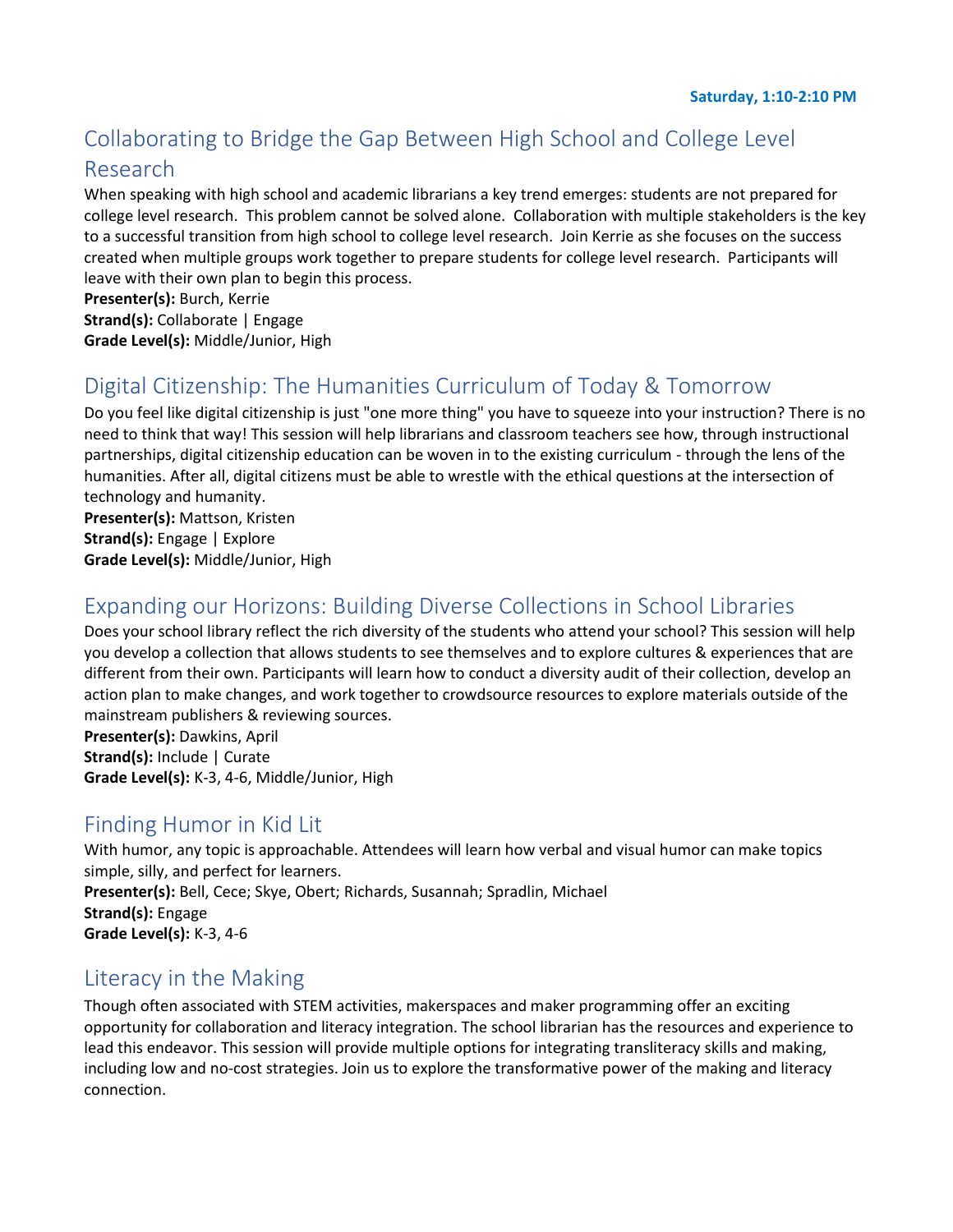**Presenter(s):** Gruer, Tammy; Sands, Lori **Strand(s): Collaborate | Explore Grade Level(s):** K-3, 4-6, Middle/Junior, High

#### Picture Books and Primary Sources

A picture book that focuses on an event, individual, or place can introduce students to a piece of history. Layering in primary sources allows for different types of engagement and understanding. This session, led by the author of the Picture Books and Primary Sources blog posts on Knowledge Quest, will focus on how the pairing of primary sources and picture books can enhance the awareness of a historic event or individual and also the author's or illustrator's interpretation of history.

**Presenter(s):** Bober, Tom **Strand(s):** Inquire | Curate **Grade Level(s):** K-3, 4-6, Middle/Junior, High

# Podcasting for People in a Hurry: Amplify Student Voice and Promote Your Library Program Using Tools You Already Have

Podcasts amplify our learners' voices while empowering them to engage with their community and beyond. And you already have the tools to get them started! BYOD to this hands-on session and learn how easy podcasting can be, from recording and editing audio to finding and overlaying sound effects and music. Use podcasting to facilitate important conversations about ethical media production. Resources and lesson plans for all grade levels will be shared along with ideas for podcast distribution.

**Presenter(s):** Young, Chris M. **Strand(s):** Engage **Grade Level(s):** K-3, 4-6, Middle/Junior, High

## Regenerating Empathy and Equity at the Heart of Library Programming

Libraries have always been knowledge centers. This is truer than ever in the digital age. Information is in our pockets, but we must regenerate and reposition the library as the hub of knowledge building in an increasingly divisive world. Participants will learn how to infuse their school's curriculum with reading initiatives focused on choice and empathy, and how to make their library the epicenter for essential conversations around equity, inclusion, and social justice.

**Presenter(s):** Boisseau Allison, Meg; Langella, Peter **Strand(s):** Include **Grade Level(s):** Middle/Junior, High

#### School Librarians + Community Partnerships = Innovative Learning

#### Experiences

Are you striving to be Future Ready? Trying to integrate AASL standards into meaningful & innovative learning experiences? Come discover a treasury of community based innovative learning experiences! This engaging session will catapult you to the forefront of innovative practice. Be prepared for a little Realty TV fun as we explore 6 types of community partnerships & generate ideas for experiences that will improve student engagement, empathy, knowledge, skills, and local & global awareness.

**Presenter(s):** Crossman, Bridget

**Strand(s):** Explore | Inquire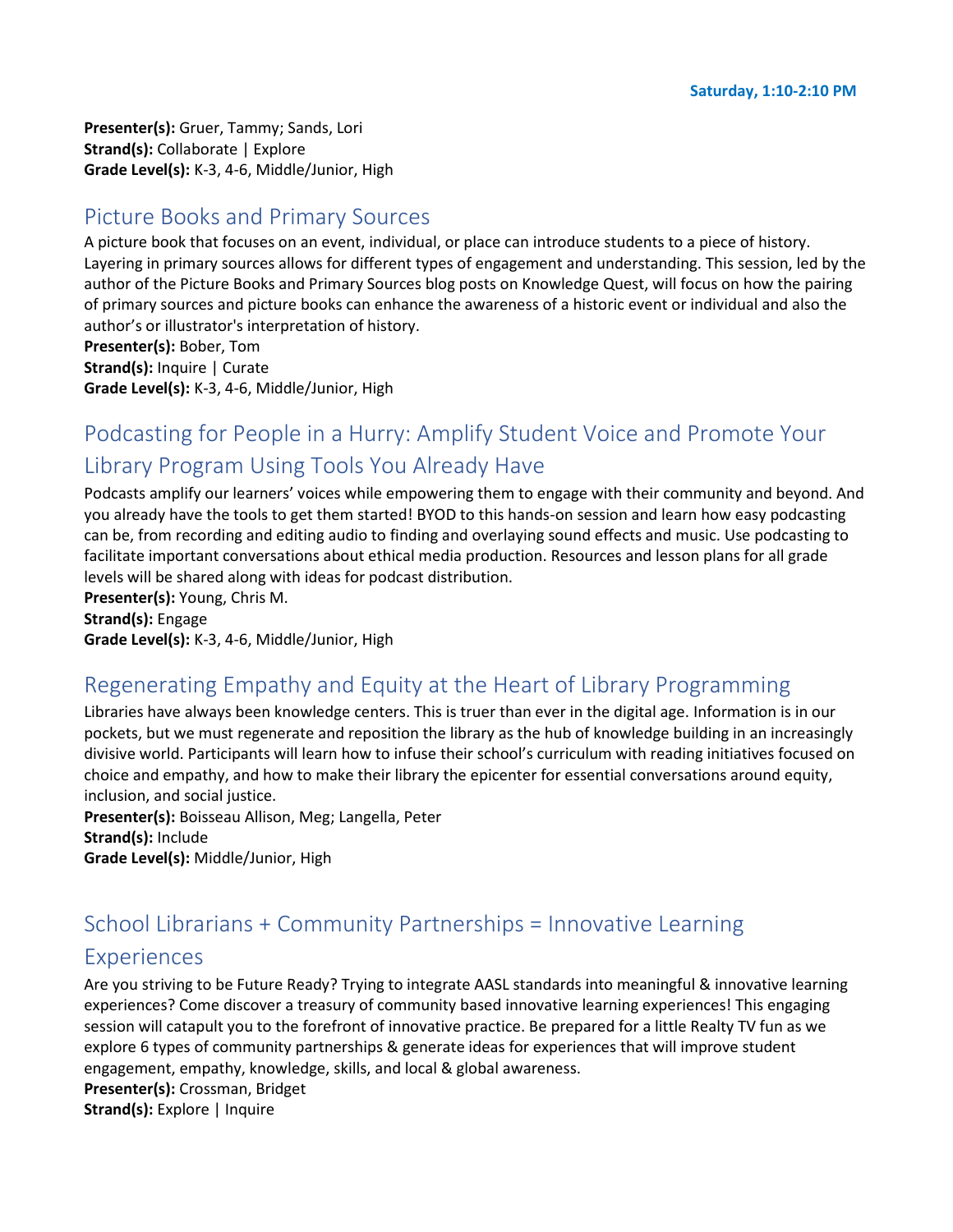#### **Grade Level(s):** K-3, 4-6, Middle/Junior, High

# "Show Me" Readers, Makers, Explorers, & Innovators: Using State Award Books to Meet the Standards

Learn how to use state award picture books as a platform for addressing the AASL Standards Framework for Learners! Missouri librarians will lead a jam-packed session filled with plenty of future-ready ideas that meet the 4 C's: critical thinking, communication, collaboration, and creativity. Leave this session with ready-to-use Hyperdocs and STEM activities, all while celebrating award worthy books. See how your learners can be readers, makers, explorers, and innovators in your library! **Presenter(s):** Allen, Carolyn; Jamieson, Julie **Strand(s):** Explore | Inquire

# **Grade Level(s):** K-3, 4-6

#### Tapas: A Research Tasting for Scholars in the Field

Appropriate for researchers who conduct peer-reviewed research: School library researchers are invited to mingle with colleagues to share ideas and learn about each other's research. Attendees are asked to bring a dozen business cards for this interactive session. Join us to share, extend, and invigorate your research! **Presenter(s):** Church, Audrey; Ewbank, Ann; Kimmel, Sue; **Strand(s):** Explore | Inquire

**Grade Level(s):** K-3, 4-6, Middle/Junior, High

# Turning an Introduction to Online Sources into Game Day: Using a Collaborative Game Approach to Introducing Learners to Online Sources

This session will describe how two educators collaborated to create a March Madness-style competition that combined direct instruction, hands-on activities, and a collaborative approach to finding and evaluating sources in an effort to help students take ownership of their own research. This three-sided approach gave learners the skills they needed to successfully use online sources, time to apply those skills, and a motivation to hone those skills.

**Presenter(s):** Mulch, Beth; Taylor, Laurel **Strand(s):** Collaborate | Inquire **Grade Level(s):** Middle/Junior, High

#### 2:20 PM – 3:20 PM

# Creating a Culture of Readers: How Our School-Wide 20 Book Challenge has Revolutionized Our Community

The 20 Book Challenge is a school-wide reading program that encourages students to read books from different predetermined categories, submit responses and reflections through Google Classroom. Students use 21st century technology to respond to books they are reading while working towards a goal. At SWMS we drastically improved our reading levels, turned our students into readers, and created a program that engages the entire school while allowing students the choice they crave.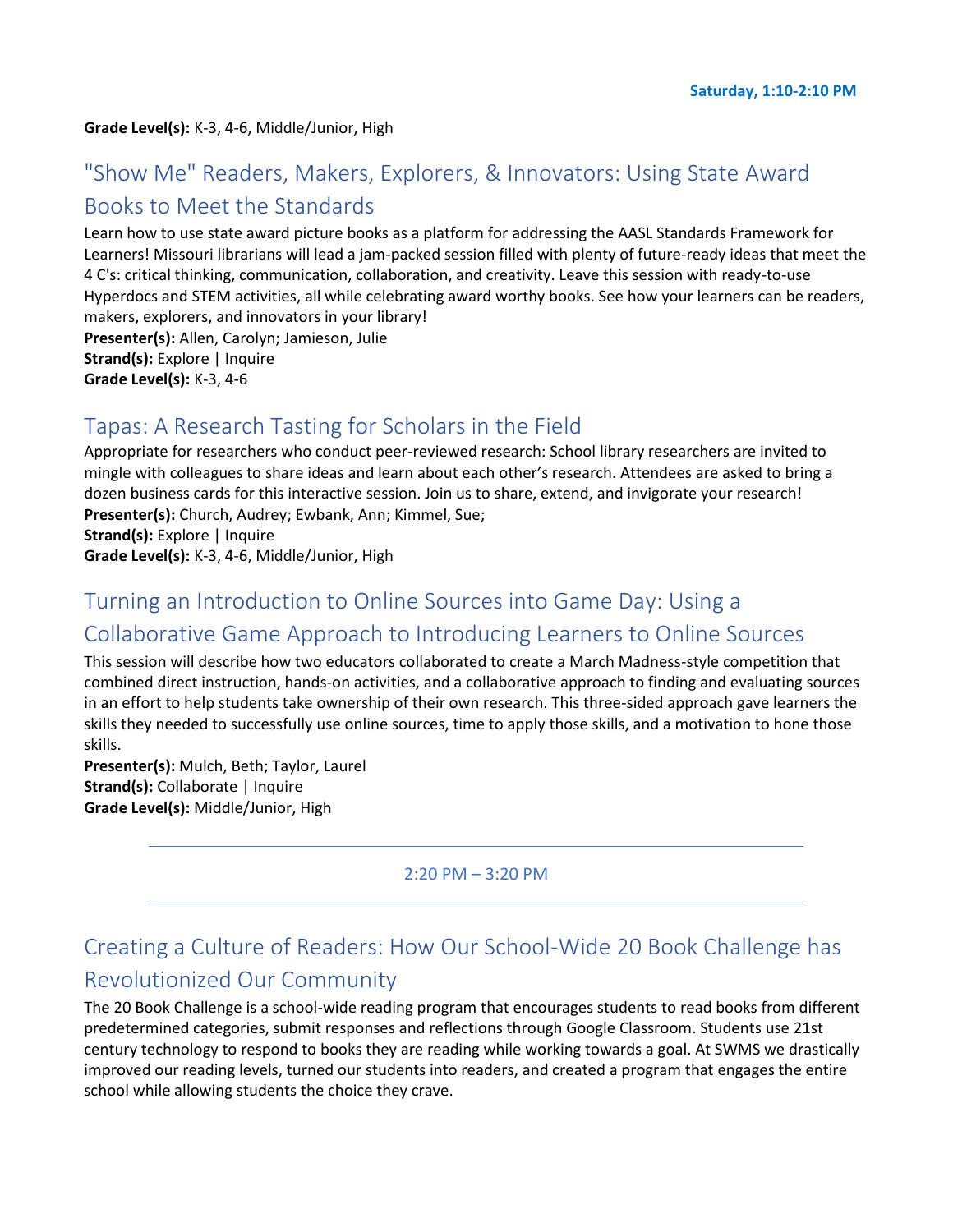**Presenter(s):** Friday, Carrie **Strand(s):** Collaborate | Curate **Grade Level(s):** Middle/Junior, High

# Data-Informed Library Advocacy

Library data can be a powerful ally in building support for your library. In this collaborative workshop, you will learn how to move far beyond the traditional annual report, including how to identify existing and easy to capture data, tips for making the data more useful, and strategies for including stakeholders by effectively presenting data. We will connect library data to the metrics school leaders really care about, and explore ideas for engaging your entire community. BYOD & data!

**Presenter(s):** Bryan, Len **Strand(s):** Collaborate | Include **Grade Level(s):** K-3, 4-6, Middle/Junior, High

# Digital Escape Rooms: Creative Problem Solving for the Interactive Classroom

Discover an innovative, interactive way to engage students in reviewing content or presenting new information. Digital Escape Rooms encourage collaboration through a series of online puzzles built and delivered through Google Suite. Bring a device and any curricular materials you might want to use and join this session for a handson opportunity to create! **Presenter(s):** Gale, Samantha

**Strand(s):** Collaborate | Engage **Grade Level(s):** K-3, 4-6, Middle/Junior, High

#### Encompassing All Perspectives

Authors on this panel will demonstrate the power of books that engage learners from various backgrounds. Session attendees will hear from authors who put themselves into their work to engage all readers. Authors for this panel will share how school librarians can provide material for learners to become partners in the conversation.

**Presenter(s):** Howard, Greg; Lopez, Rafael; Travis, Lisa; Calzada, Becky (Moderator) **Strand(s):** Engage **Grade Level(s):** K-3, 4-6

## Leadership Partnerships

Come discuss the school librarian's role in decision making, school improvement, and accreditation activities with teams of administrators/school librarians from elementary, middle, and high schools in Bismarck, North Dakota. They will share collaboration strategies that support both learners and educators in their buildings. The administrators and school librarians will discuss the benefits of their partnership, how they effectively communicate, and the next steps in their work.

**Presenter(s):** Werle, Misti **Strand(s):** Collaborate **Grade Level(s):** K-3, 4-6, Middle/Junior, High

#### Learning, Leadership and More: AASL's First Induction Program Cohort

The 1st AASL Induction Program Cohort was convened in January 2018. Ten brave souls were chosen out of a large pool of applicants to complete 11 modules to develop and reinforce their leadership skills, knowledge, and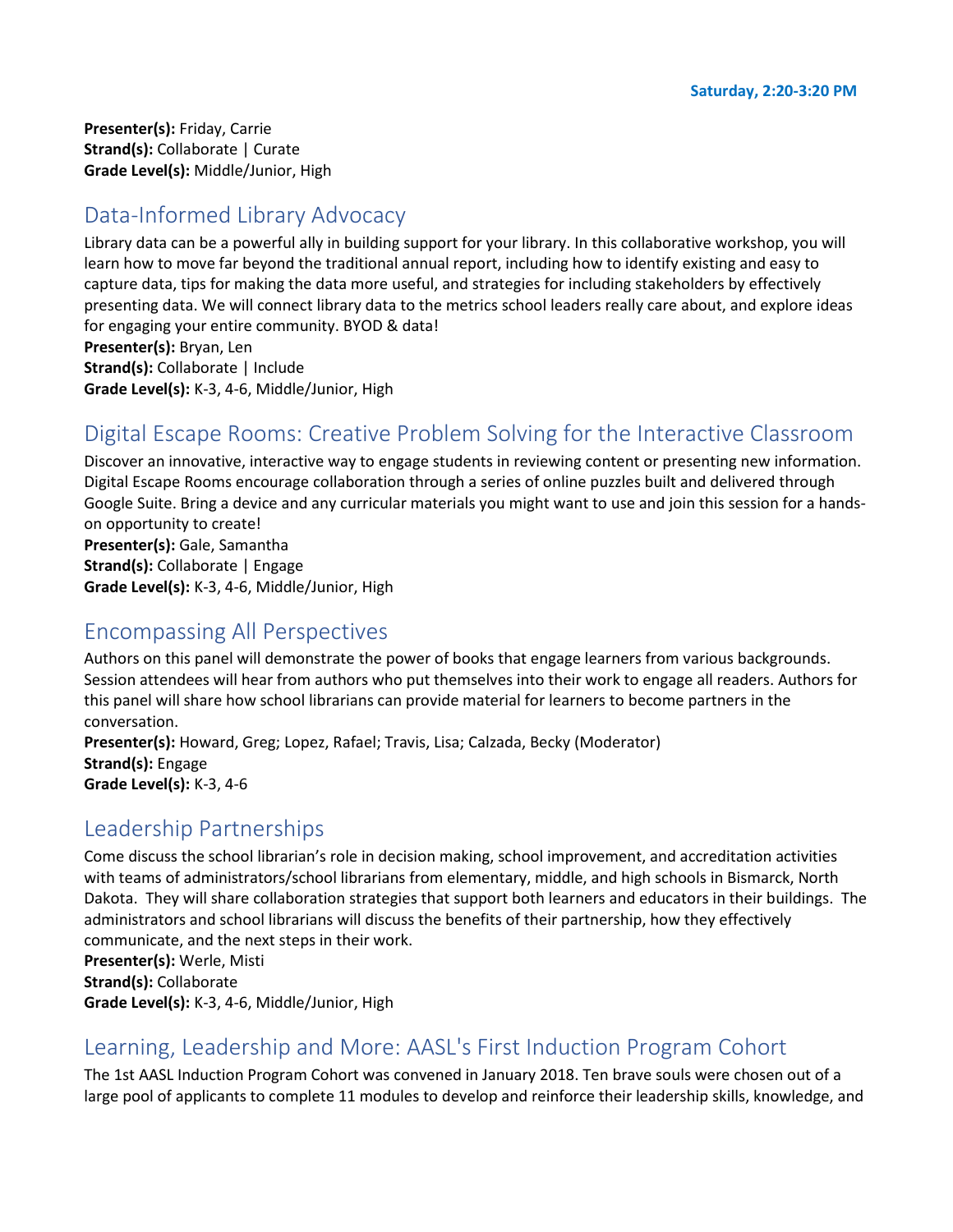practice in the field of school librarianship. On this panel discussion, learn about their journey through this program, the takeaways that they received from it, and information about the next cohort beginning in January 2020.

**Presenter(s):** Ivey, Lara; Morris, Rebecca; Young, Robyn **Strand(s):** Engage | Explore **Grade Level(s):** K-3, 4-6, Middle/Junior, High

# Lessons Learned: Intentional Implementation of Second Makerspaces

What happens when a librarian outgrows their maker learning location, or transfers to a new library? The purpose of this study is to explore the planning process for second and/or new library makerspaces. Is the planning more intentional? Is there more focus on how the makerspace should be put together for the community served? Is the community further involved? This research will explore those questions and more. **Presenter(s):** Moorefield-Lang, Heather

**Strand(s):** Curate

**Grade Level(s):** K-3, 4-6, Middle/Junior, High

# Librarians Unite!

Do you consider yourself a collaborative person? Do you work with neighboring librarians, or want to begin a new partnership? Be sure to stop by this session to learn ways for librarians to unite their efforts to benefit the entire community. Our main focus will be bridging the gap between school and public libraries.

**Presenter(s):** Thore, Heather **Strand(s):** Collaborate | Explore **Grade Level(s):** K-3, 4-6, Middle/Junior, High

# Libraries as Spaces for Transformative Resistance: Project Based Learning for Social Transformation

How can libraries support students seeking to engage in civil discourse and transform their world? One veteran librarian and one veteran language arts teacher share how they have approached supporting students from marginalized communities in learning about and engaging in social transformation. **Presenter(s):** Campbell, Edith; Torres, Julia

**Strand(s):** Engage | Collaborate

**Grade Level(s):** 4-6, Middle/Junior, High

# No Money, Don't Worry: Finding and Curating Free Open Education Resources

Are you looking to save money while also collecting relative, quality content for your classroom, library, school, or district? As more and more districts are facing budgetary concerns and/or moving away from traditional textbooks, educators are looking toward open educational resources to support their classrooms. Learn how you can increase equity in access and expand teaching opportunities for your school through free open education resources and creative commons sources. Attendees will walk

**Presenter(s):** Gerdes, Rebecca; Jones, Amanda **Strand(s):** Curate

**Grade Level(s):** K-3, 4-6, Middle/Junior, High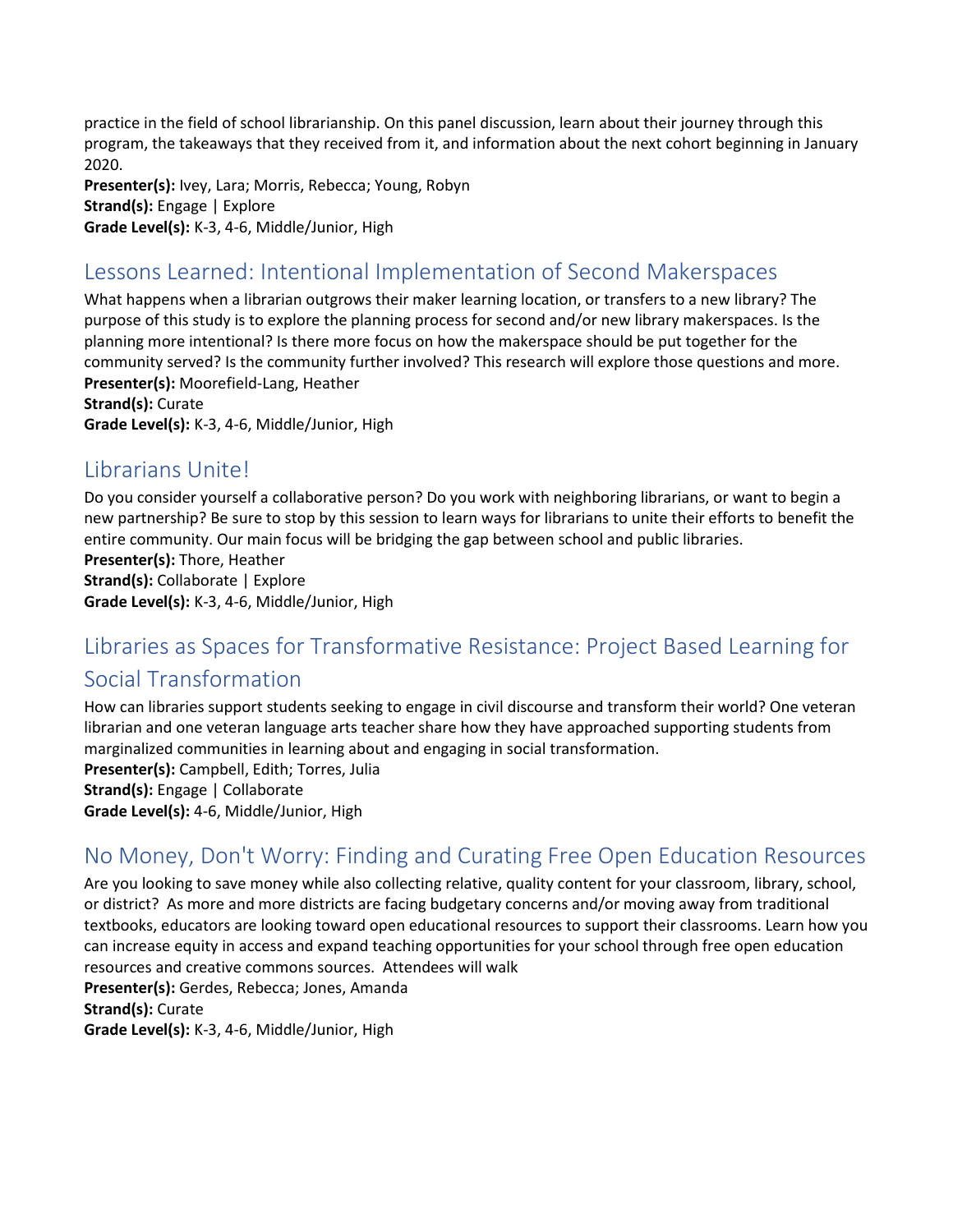#### Process over product: Rethinking curation in school libraries

School library educators often assign a curation assignment to preservice school librarians in the university classroom. However, these projects emphasize a product created by librarians for teachers and students, rather than the collaborative and critical process that the National School Library Standards (NSLS) suggest. In this presentation we explore how we can align our curation assignments with the NSLS's complete vision of curation and consider how it relates to other Shared Foundations.

**Presenter(s):** Lechtenberg, Kate; Spiering, Jenna **Strand(s):** Curate

**Grade Level(s):** K-3, 4-6, Middle/Junior, High

#### School libraries, literature, and the #Metoo Movement

In the wake of the #Metoo Movement, sexual consent has become a topic in schools and communities across the country. YALSA, Young Adult Library Service Association, recently blogged about this very topic. This presentation will explore Jim Walter's, Components of Trauma-Informed Care, and how school librarians have the unique opportunity to help create informed, empathetic citizens regarding consent within the safe space of the school library.

**Presenter(s):** Bulgrin, Kari **Strand(s):** Curate | Explore **Grade Level(s):** High

## Seek the Truth Library Media Literacy Program

Seeking the truth is a primary objective of any librarian, increasingly difficult in this age of fake news and social media saturation. Seek the Truth is a stand-alone school media literacy program designed to empower students to be inquiring and discerning in choosing reputable information sources. Attendees will come away equipped with fun, effective techniques to equip students to engage with sources and ways to promote collaboration with students, staff and administration.

**Presenter(s):** Bauman, Boyd; Mandina, Lisa **Strand(s):** Inquire | Engage **Grade Level(s):** 4-6, Middle/Junior, High

## Spark Curiosity: Creativity, Coding, & Critical Thinking

Books that focus on creativity and critical thinking skills are the foundations preparing our learners for the world they will dream about and then turn into reality. Authors on this panel will demonstrate the power of books that apply skills needed for real-world learning experiences. Books by these authors spark learners' curiosity and inspire them to become makers, inventors, and coders. These books also encourage school librarians to try activities related to the stories.

**Presenter(s):** Bulion, Leslie; Royston, Julia; Seymour, Gina; Slad, Suzanne **Strand(s):** Explore | Engage **Grade Level(s):** K-3, 4-6, Middle/Junior, High

## STEM In The Library - A Transdisciplinary Connection

Come learn how to incorporate various technologies into your school library media center! Whether you are starting a new makerspace or already have one, you will discover multiple entry points for collaborating with other educators and creating new, stimulating learning opportunities for your learning community. This is a